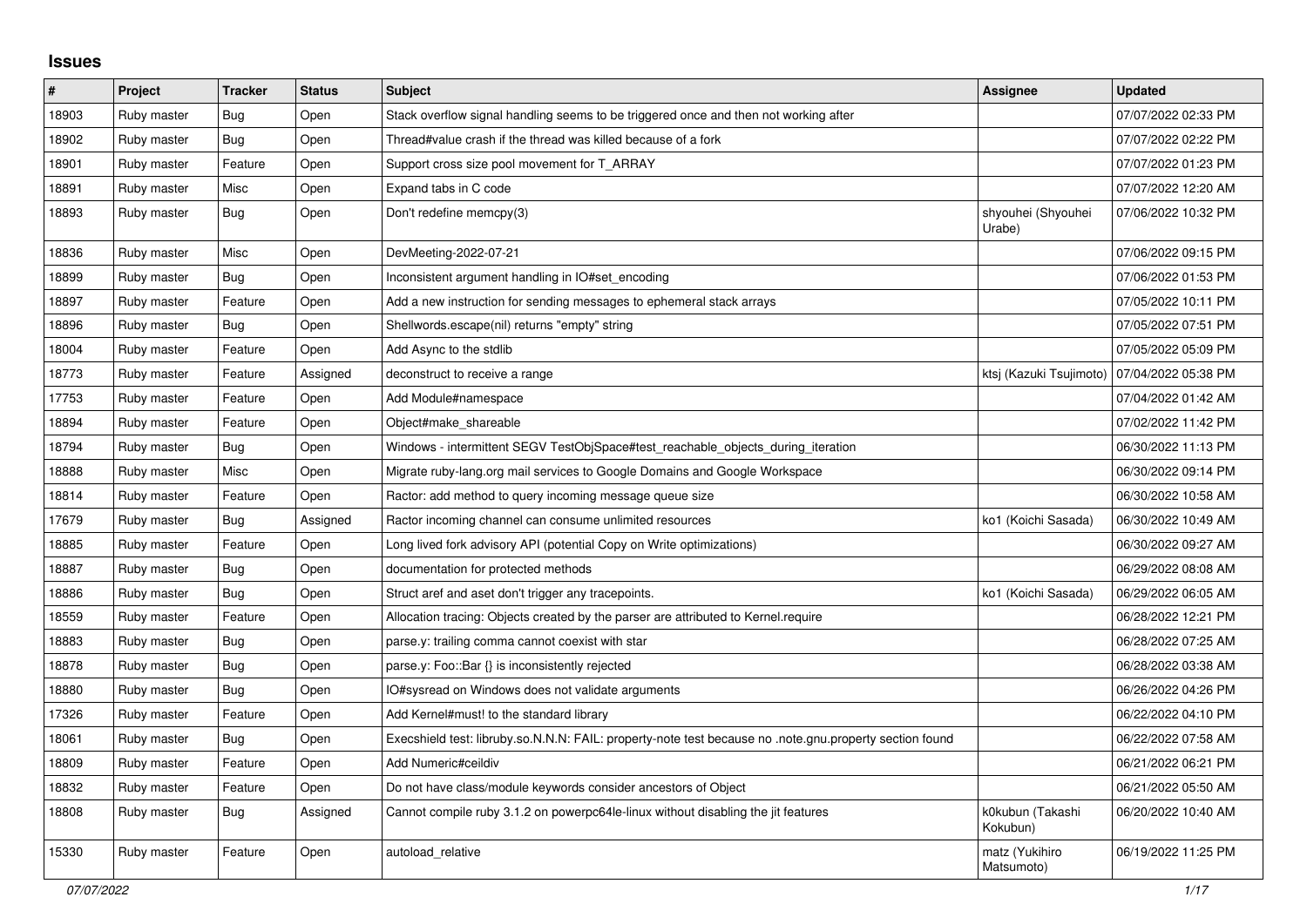| $\vert$ # | Project     | <b>Tracker</b> | <b>Status</b> | Subject                                                                                                            | <b>Assignee</b>                   | <b>Updated</b>      |
|-----------|-------------|----------------|---------------|--------------------------------------------------------------------------------------------------------------------|-----------------------------------|---------------------|
| 18841     | Ruby master | Feature        | Open          | Proposal: autoload_relative                                                                                        |                                   | 06/19/2022 11:22 PM |
| 18842     | Ruby master | Bug            | Open          | Ruby's Resolv library does not handle correctly the `NODATA` case                                                  |                                   | 06/19/2022 05:39 PM |
| 18840     | Ruby master | Misc           | Open          | Top-level #using and other methods docs                                                                            |                                   | 06/18/2022 07:12 PM |
| 18644     | Ruby master | Feature        | Open          | Coerce anything callable to a Proc                                                                                 |                                   | 06/18/2022 05:28 PM |
| 18831     | Ruby master | Feature        | Open          | Block argument to 'yield'                                                                                          |                                   | 06/18/2022 03:12 AM |
| 18767     | Ruby master | <b>Bug</b>     | Open          | IO.foreach hangs up when passes limit=0                                                                            |                                   | 06/18/2022 02:56 AM |
| 18159     | Ruby master | Feature        | Open          | Integrate functionality of dead_end gem into Ruby                                                                  | matz (Yukihiro<br>Matsumoto)      | 06/17/2022 02:06 PM |
| 18837     | Ruby master | <b>Bug</b>     | Open          | Not possible to evaluate expression with numbered parameters in it                                                 |                                   | 06/17/2022 12:48 PM |
| 18835     | Ruby master | Feature        | Open          | Add InstructionSequence#type method                                                                                |                                   | 06/16/2022 10:30 PM |
| 18826     | Ruby master | <b>Bug</b>     | Open          | Symbol#to_proc inconsistent, sometimes calls private methods                                                       |                                   | 06/16/2022 07:27 AM |
| 18281     | Ruby master | <b>Bug</b>     | Open          | Ruby 3.1.0: gem uninstall -alx fails to uninstall debug                                                            |                                   | 06/16/2022 01:08 AM |
| 17525     | Ruby master | Feature        | Open          | Implement Happy Eyeballs Version 2 (RFC8305) in Socket.tcp                                                         | Glass_saga (Masaki<br>Matsushita) | 06/16/2022 01:08 AM |
| 17472     | Ruby master | Feature        | Open          | HashWithIndifferentAccess like Hash extension                                                                      |                                   | 06/16/2022 01:08 AM |
| 17468     | Ruby master | Feature        | Open          | Deprecate RUBY_DEVEL                                                                                               |                                   | 06/16/2022 01:08 AM |
| 16476     | Ruby master | Feature        | Open          | Socket.getaddrinfo cannot be interrupted by Timeout.timeout                                                        | Glass_saga (Masaki<br>Matsushita) | 06/16/2022 01:08 AM |
| 16005     | Ruby master | Feature        | Open          | A variation of Time.iso8601 that can parse yyyy-MM-dd HH:mm:ss                                                     |                                   | 06/16/2022 01:08 AM |
| 16495     | Ruby master | Feature        | Open          | Inconsistent quotes in error messages                                                                              | matz (Yukihiro<br>Matsumoto)      | 06/15/2022 04:21 PM |
| 18780     | Ruby master | <b>Bug</b>     | Open          | Incorrect binding receiver for C API rb_eval_string()                                                              |                                   | 06/15/2022 12:14 AM |
| 18825     | Ruby master | Feature        | Open          | Specialized instruction for "array literal + `.hash`"                                                              |                                   | 06/14/2022 05:24 PM |
| 8445      | Ruby master | <b>Bug</b>     | Assigned      | IO.open and IO#set_enconding does not support :fallback option                                                     | akr (Akira Tanaka)                | 06/14/2022 06:02 AM |
| 18816     | Ruby master | <b>Bug</b>     | Open          | Ractor segfaulting MacOS 12.4 (aarch64 / M1 processor)                                                             |                                   | 06/13/2022 01:46 PM |
| 17995     | Ruby master | Bug            | Open          | Slow down when mjit and Ractor are being used at same time                                                         | k0kubun (Takashi<br>Kokubun)      | 06/11/2022 04:02 AM |
| 18768     | Ruby master | <b>Bug</b>     | Open          | Inconsistent behavior of IO, StringIO and String each_line methods when return paragraph and chomp:<br>true passed |                                   | 06/10/2022 03:46 PM |
| 18822     | Ruby master | Feature        | Open          | Ruby lack a proper method to percent-encode strings for URIs (RFC 3986)                                            |                                   | 06/09/2022 02:42 PM |
| 18435     | Ruby master | Bug            | Open          | Calling `protected` on ancestor method changes result of `instance_methods(false)`                                 |                                   | 06/09/2022 10:23 AM |
| 16597     | Ruby master | Feature        | Open          | missing poll()                                                                                                     |                                   | 06/09/2022 09:14 AM |
| 18821     | Ruby master | Feature        | Open          | Expose Pattern Matching interfaces in core classes                                                                 |                                   | 06/09/2022 07:24 AM |
| 14607     | Ruby master | <b>Bug</b>     | Assigned      | Fix use of the rb_profile_frames start parameter                                                                   | ko1 (Koichi Sasada)               | 06/09/2022 06:12 AM |
| 18657     | Ruby master | <b>Bug</b>     | Open          | IRB raises exception when stdout is a pipe                                                                         |                                   | 06/08/2022 03:34 PM |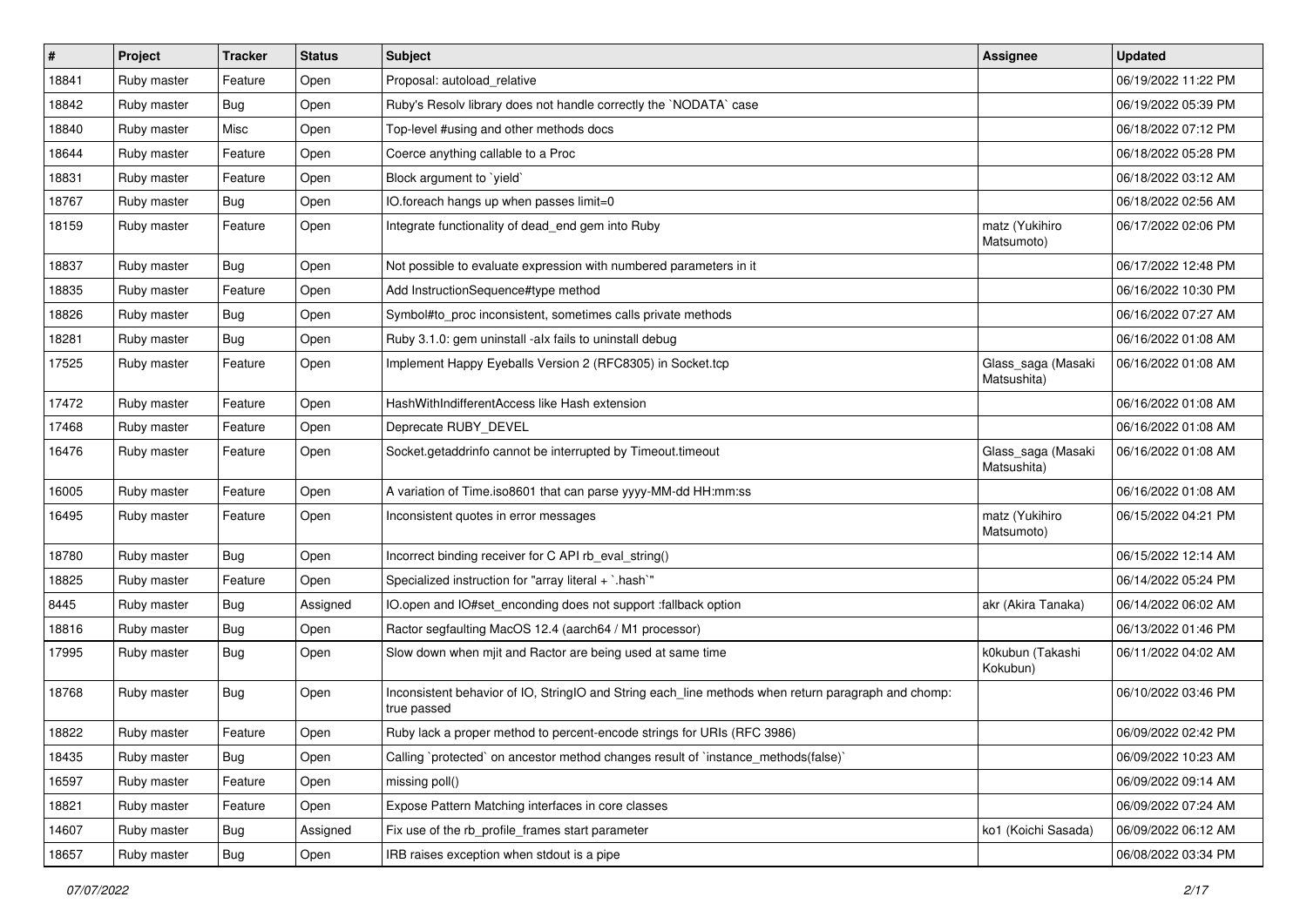| #     | Project     | <b>Tracker</b> | <b>Status</b> | Subject                                                                                                           | <b>Assignee</b>               | <b>Updated</b>      |
|-------|-------------|----------------|---------------|-------------------------------------------------------------------------------------------------------------------|-------------------------------|---------------------|
| 18464 | Ruby master | Bug            | Assigned      | RUBY_INTERNAL_EVENT_NEWOBJ tracepoint causes an interpreter crash when combined with Ractors                      | ko1 (Koichi Sasada)           | 06/08/2022 08:25 AM |
| 18796 | Ruby master | <b>Bug</b>     | Open          | GC compaction gets stuck on Mac OS when a debugger is attached                                                    |                               | 06/08/2022 08:25 AM |
| 18795 | Ruby master | <b>Bug</b>     | Open          | Verbose GC debug output with -DRGENGC_DEBUG=5 causes a crash                                                      |                               | 06/08/2022 08:24 AM |
| 18818 | Ruby master | <b>Bug</b>     | Open          | SEGV (Fiber scheduler?)                                                                                           | ioquatix (Samuel<br>Williams) | 06/06/2022 06:31 PM |
| 18770 | Ruby master | <b>Bug</b>     | Open          | Inconsistent behavior of IO/StringIO's each methods when called with nil as a separator, limit and chomp:<br>true |                               | 06/06/2022 05:38 PM |
| 18790 | Ruby master | Bug            | Assigned      | cannot load such file -- digest (LoadError)                                                                       | hsbt (Hiroshi<br>SHIBATA)     | 06/06/2022 12:41 AM |
| 16150 | Ruby master | Feature        | Open          | Add a way to request a frozen string from to_s                                                                    |                               | 06/03/2022 04:42 PM |
| 18815 | Ruby master | Feature        | Open          | instance_{eval,exec} vs Proc#>>                                                                                   |                               | 06/02/2022 05:17 PM |
| 18812 | Ruby master | Feature        | Open          | Add ability to trace exit locations for YJIT                                                                      |                               | 06/01/2022 02:42 PM |
| 18658 | Ruby master | <b>Bug</b>     | Open          | Need openssl 3 support for Ubuntu 22.04 (Ruby 2.7.x and 3.0.x)                                                    | rhenium (Kazuki<br>Yamaguchi) | 05/30/2022 08:06 PM |
| 18810 | Ruby master | Bug            | Open          | Make `Kernel#p` interruptable.                                                                                    | ioquatix (Samuel<br>Williams) | 05/30/2022 12:44 AM |
| 18608 | Ruby master | Bug            | Open          | require': cannot load such file -- ripper (LoadError) after `make distclean`                                      |                               | 05/27/2022 04:10 AM |
| 18444 | Ruby master | <b>Bug</b>     | Open          | Trapped TSTP causes a locking deadlock in 3.0.3 onward                                                            |                               | 05/26/2022 10:29 PM |
| 18286 | Ruby master | <b>Bug</b>     | Open          | Universal arm64/x86_84 binary built on an x86_64 machine segfaults/is killed on arm64                             |                               | 05/26/2022 09:45 PM |
| 18678 | Ruby master | Bug            | Open          | Crash on Mac - vm_call0_cfunc_with_frame                                                                          |                               | 05/26/2022 05:40 PM |
| 18805 | Ruby master | Bug            | Open          | IO::Buffer is inconsistent when returning a string from an empty buffer                                           |                               | 05/25/2022 12:45 PM |
| 14602 | Ruby master | Feature        | Open          | Version of dig that raises error if a key is not present                                                          |                               | 05/25/2022 12:02 PM |
| 18804 | Ruby master | <b>Bug</b>     | Open          | Invalid line number for putnil instruction                                                                        |                               | 05/25/2022 09:22 AM |
| 18799 | Ruby master | Bug            | Open          | Refinement#import_methods vs attr_reader                                                                          |                               | 05/25/2022 06:50 AM |
| 18798 | Ruby master | Feature        | Open          | UnboundMethod#==`with inherited classes                                                                           |                               | 05/25/2022 12:32 AM |
| 18761 | Ruby master | Misc           | Open          | provide an example wasm project                                                                                   | katei (Yuta Saito)            | 05/23/2022 11:01 AM |
| 18797 | Ruby master | <b>Bug</b>     | Open          | Third argument to Regexp.new is a bit broken                                                                      |                               | 05/23/2022 10:11 AM |
| 16829 | Ruby master | <b>Bug</b>     | Open          | Exceptions raised from within an enumerated method lose part of their stacktrace                                  |                               | 05/20/2022 07:25 PM |
| 18774 | Ruby master | Feature        | Open          | Add Queue#pop(timeout:)                                                                                           |                               | 05/20/2022 12:27 AM |
| 17996 | Ruby master | Bug            | Open          | Cygwin: thread $+$ pipe behavior since Ruby 2.6                                                                   | cruby-cygwin                  | 05/19/2022 08:20 AM |
| 17882 | Ruby master | <b>Bug</b>     | Assigned      | bootstraptest/test_ractor.rb:224 segfaults on Cygwin                                                              | cruby-cygwin                  | 05/19/2022 08:20 AM |
| 15334 | Ruby master | <b>Bug</b>     | Open          | child_info_fork::abort: address space needed by 'emoji_iso2022_kddi.so' on cygwin                                 | cruby-cygwin                  | 05/19/2022 08:20 AM |
| 15097 | Ruby master | Bug            | Open          | Gem install fails on Ruby 2.5.1 with Cygwin (get_dns_server_list undefined)                                       | cruby-cygwin                  | 05/19/2022 08:20 AM |
| 13999 | Ruby master | <b>Bug</b>     | Assigned      | Cygwin 000 ripper_state_lex.rb 0000000                                                                            | cruby-cygwin                  | 05/19/2022 08:20 AM |
| 12506 | Ruby master | Bug            | Assigned      | On cygwin, Feature #5994 does not work                                                                            | cruby-cygwin                  | 05/19/2022 08:20 AM |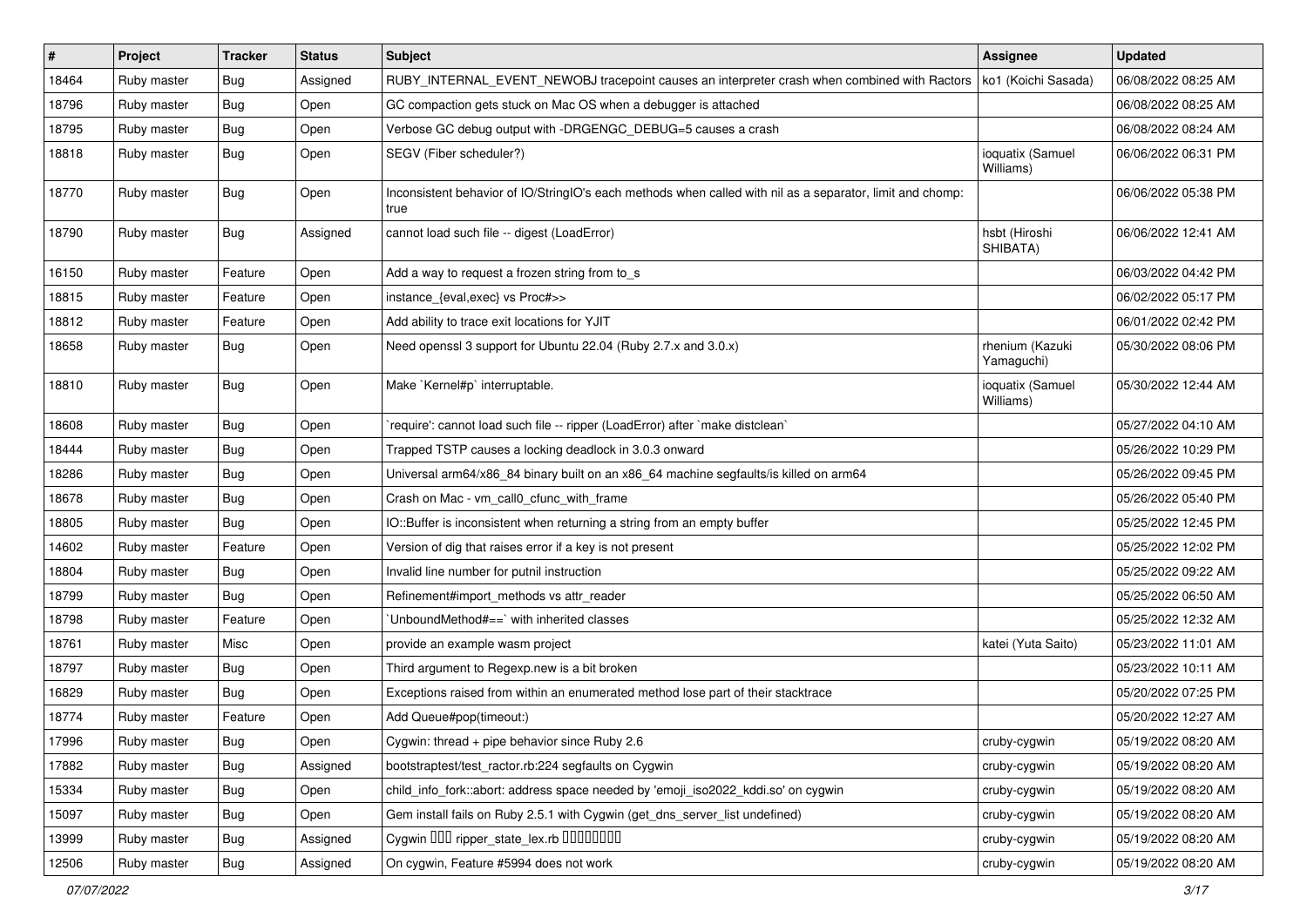| $\vert$ # | Project     | <b>Tracker</b> | <b>Status</b> | Subject                                                                                  | <b>Assignee</b>           | <b>Updated</b>      |
|-----------|-------------|----------------|---------------|------------------------------------------------------------------------------------------|---------------------------|---------------------|
| 12445     | Ruby master | Bug            | Assigned      | Testing TestIO#test_open_fifo_does_not_block_other_threads results in deadlock on cygwin | cruby-cygwin              | 05/19/2022 08:20 AM |
| 12444     | Ruby master | Bug            | Assigned      | Segmentation fault when running TestException#test_machine_stackoverflow on cygwin       | cruby-cygwin              | 05/19/2022 08:20 AM |
| 12442     | Ruby master | <b>Bug</b>     | Assigned      | TestArgf#test_textmode fails on cygwin                                                   | cruby-cygwin              | 05/19/2022 08:20 AM |
| 11840     | Ruby master | Bug            | Open          | Error with "make check" on Cygwin                                                        | cruby-cygwin              | 05/19/2022 08:20 AM |
| 9409      | Ruby master | Bug            | Open          | Cygwin I "filesystem" I encoding IIIIIIIIIIIII                                           | cruby-cygwin              | 05/19/2022 08:20 AM |
| 18783     | Ruby master | <b>Bug</b>     | Open          | OptionParser should recognize "-" as an optional argument                                |                           | 05/19/2022 12:15 AM |
| 18782     | Ruby master | <b>Bug</b>     | Open          | Race conditions in autoload when loading the same feature with multiple threads.         |                           | 05/18/2022 09:22 PM |
| 18751     | Ruby master | Bug            | Open          | Regression on master for Method#== when comparing public with private method             |                           | 05/18/2022 01:27 AM |
| 18789     | Ruby master | <b>Bug</b>     | Open          | make test-bundled-gems failed after make install                                         |                           | 05/18/2022 01:01 AM |
| 18784     | Ruby master | <b>Bug</b>     | Open          | FileUtils.rm_f` and `FileUtils.rm_rf` should not mask exceptions                         |                           | 05/16/2022 09:04 AM |
| 17363     | Ruby master | Feature        | Assigned      | Timeouts                                                                                 | ko1 (Koichi Sasada)       | 05/14/2022 09:06 AM |
| 17316     | Ruby master | Feature        | Open          | On memoization                                                                           |                           | 05/13/2022 11:32 AM |
| 18776     | Ruby master | Feature        | Open          | <b>Object Shapes</b>                                                                     |                           | 05/13/2022 01:11 AM |
| 18654     | Ruby master | Feature        | Open          | Enhancements to prettyprint                                                              | akr (Akira Tanaka)        | 05/12/2022 01:44 PM |
| 18642     | Ruby master | Feature        | Open          | Named ripper fields                                                                      |                           | 05/12/2022 01:37 PM |
| 18763     | Ruby master | <b>Bug</b>     | Open          | The configure option "--with-openssl-dir" has lower precedence than pkg-config           |                           | 05/11/2022 11:39 AM |
| 18690     | Ruby master | Feature        | Open          | Allow `Kernel#then` to take arguments                                                    |                           | 05/10/2022 06:16 PM |
| 18764     | Ruby master | Bug            | Open          | Build Error when Using msys2-mingw64 and Ruby 3.2                                        |                           | 05/10/2022 06:48 AM |
| 18384     | Ruby master | Feature        | Open          | Pattern Match Object                                                                     |                           | 05/07/2022 06:01 PM |
| 18762     | Ruby master | Feature        | Open          | Add an Array#undigits that compliments Integer#digits                                    |                           | 05/03/2022 08:08 PM |
| 18760     | Ruby master | <b>Bug</b>     | Open          | Ractors vs "skynet" microbenchmark                                                       |                           | 05/02/2022 11:36 PM |
| 18758     | Ruby master | <b>Bug</b>     | Open          | Ruby fails to build on M1 Mac when x86 Homebrew is installed                             |                           | 04/28/2022 03:19 PM |
| 18759     | Ruby master | Bug            | Open          | snapshot-ruby_2_7: test failure on macos-12                                              |                           | 04/28/2022 12:18 AM |
| 18757     | Ruby master | Feature        | Open          | Introduce %R percent literal for anchored regular expression patterns                    |                           | 04/27/2022 05:30 PM |
| 18740     | Ruby master | Bug            | Open          | Use of rightward assignment changes line number needed for line-targeted TracePoint      |                           | 04/27/2022 09:56 AM |
| 18685     | Ruby master | Feature        | Open          | Enumerator.product: Cartesian product of enumerables                                     |                           | 04/26/2022 07:02 AM |
| 18133     | Ruby master | Bug            | Assigned      | LTO: TestGCCompact#test_ast_compacts segfaults on i686                                   |                           | 04/23/2022 04:19 PM |
| 18731     | Ruby master | Bug            | Open          | Parallel test-all sometimes does not run at all some tests                               |                           | 04/23/2022 12:58 PM |
| 18737     | Ruby master | Bug            | Open          | Windows 'require' is case independent                                                    |                           | 04/22/2022 06:18 PM |
| 18683     | Ruby master | Feature        | Open          | Allow to create hashes with a specific capacity.                                         |                           | 04/22/2022 02:34 PM |
| 18622     | Ruby master | <b>Bug</b>     | Open          | const get still looks in Object, while lexical constant lookup no longer does            |                           | 04/22/2022 11:26 AM |
| 18567     | Ruby master | <b>Bug</b>     | Open          | Depending on default gems in stdlib gems when not needed considered harmful              | hsbt (Hiroshi<br>SHIBATA) | 04/21/2022 04:45 PM |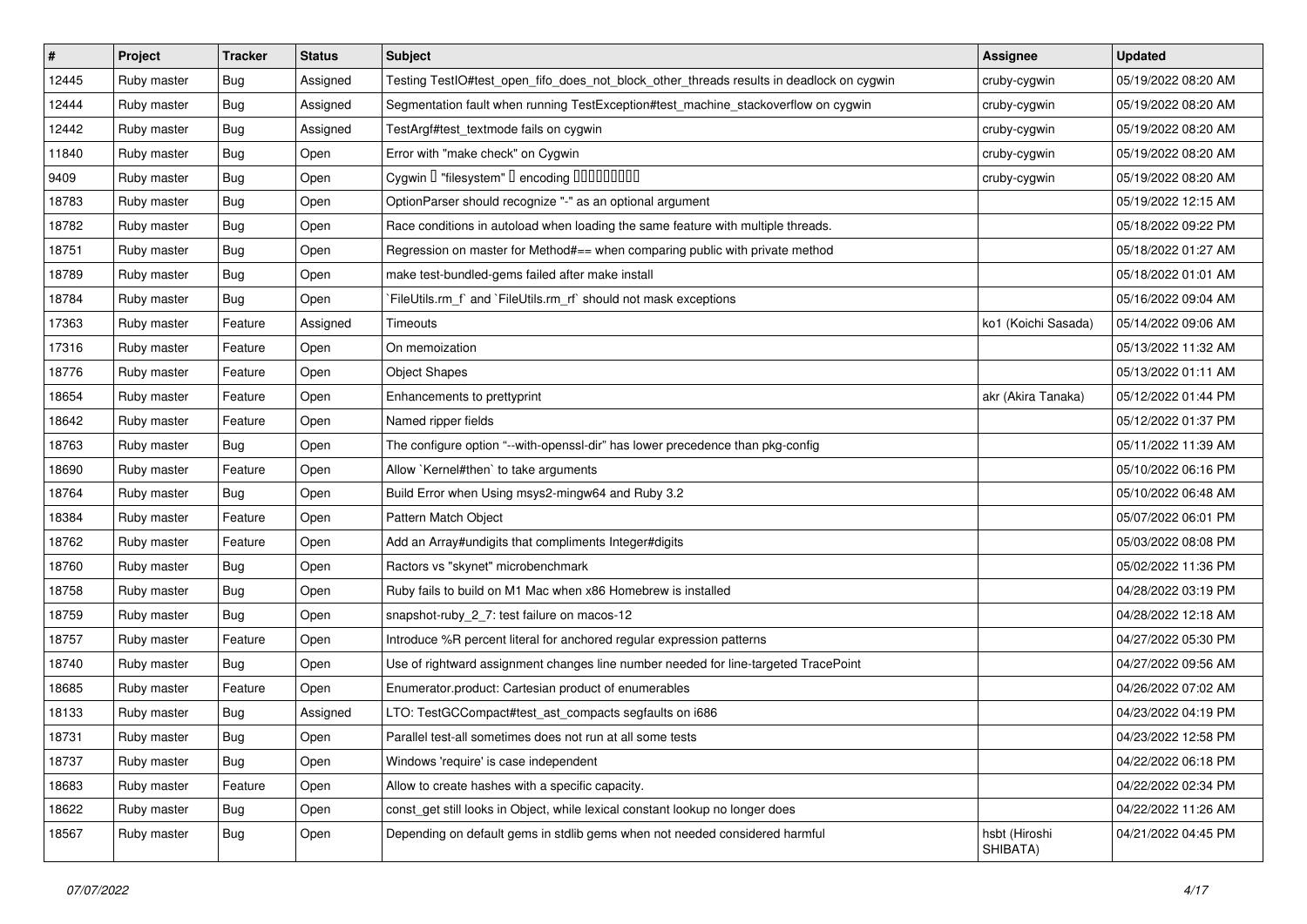| $\vert$ # | Project     | <b>Tracker</b> | <b>Status</b> | Subject                                                                                              | <b>Assignee</b>              | <b>Updated</b>      |
|-----------|-------------|----------------|---------------|------------------------------------------------------------------------------------------------------|------------------------------|---------------------|
| 18668     | Ruby master | Feature        | Open          | Merge `io-nonblock` gems into core                                                                   |                              | 04/21/2022 10:02 AM |
| 18630     | Ruby master | Feature        | Open          | Introduce general `IO#timeout` and `IO#timeout=`for all (non-)blocking operations.                   |                              | 04/21/2022 09:36 AM |
| 18677     | Ruby master | <b>Bug</b>     | Assigned      | BigDecimal#power (**) returns FloatDomainError when passing an infinite parameter                    | mrkn (Kenta Murata)          | 04/20/2022 02:04 AM |
| 18743     | Ruby master | <b>Bug</b>     | Open          | Enumerator#next / peek re-use each others stacktraces                                                |                              | 04/19/2022 02:42 PM |
| 18726     | Ruby master | Misc           | Open          | CI Error on c99 and c2x                                                                              | shyouhei (Shyouhei<br>Urabe) | 04/19/2022 09:05 AM |
| 10548     | Ruby master | Feature        | Open          | remove callcc (Callcc is now going obsoleted. Please use Fiber.)                                     |                              | 04/18/2022 09:07 AM |
| 18738     | Ruby master | Bug            | Open          | IRB can't recognize heredoc after words                                                              |                              | 04/18/2022 12:00 AM |
| 18727     | Ruby master | Bug            | Assigned      | Make failed on x86_64-cygwin (LoadError)                                                             | peterzhu2118 (Peter<br>Zhu)  | 04/16/2022 05:15 AM |
| 18736     | Ruby master | Feature        | Open          | self-p for method chain                                                                              |                              | 04/15/2022 11:09 AM |
| 18733     | Ruby master | <b>Bug</b>     | Open          | Ruby GC problems cause performance issue with Ractor                                                 |                              | 04/15/2022 09:13 AM |
| 18725     | Ruby master | Misc           | Open          | IO#write and IO#wait_writable block for write pipe if read pipe is closed in other thread on OpenBSD |                              | 04/13/2022 11:20 PM |
| 17849     | Ruby master | Feature        | Open          | Fix Timeout.timeout so that it can be used in threaded Web servers                                   | matz (Yukihiro<br>Matsumoto) | 04/10/2022 06:26 AM |
| 18686     | Ruby master | Bug            | Open          | Regexp supporting unexpected age properties in Ruby < 3.2                                            |                              | 04/08/2022 06:52 PM |
| 18455     | Ruby master | Bug            | Open          | IO#close` has poor performance and difficult to understand semantics.                                |                              | 04/04/2022 02:02 AM |
| 18675     | Ruby master | Feature        | Open          | Add new exception class for resolv timeouts                                                          |                              | 04/01/2022 11:22 PM |
| 16978     | Ruby master | Feature        | Open          | Ruby should not use realpath for __FILE__                                                            | nobu (Nobuyoshi<br>Nakada)   | 04/01/2022 11:30 AM |
| 18674     | Ruby master | Bug            | Open          | Build failure `make up` with WSL2                                                                    |                              | 04/01/2022 08:51 AM |
| 18605     | Ruby master | Bug            | Open          | Fails to run on (newer) 32bit Windows with ucrt                                                      |                              | 04/01/2022 07:52 AM |
| 18594     | Ruby master | Feature        | Open          | Add a #to_h method on URI::Generic                                                                   |                              | 03/31/2022 01:18 PM |
| 18247     | Ruby master | Bug            | Open          | weird results for `Array#slice` or `Array#[]` with argument of type `Enumerator::ArithmeticSequence` |                              | 03/30/2022 11:05 PM |
| 18396     | Ruby master | <b>Bug</b>     | Open          | An unexpected "hash value omission" syntax error when without parentheses call expr follows          |                              | 03/29/2022 09:58 PM |
| 18666     | Ruby master | <b>Bug</b>     | Open          | No rule to make target 'yaml/yaml.h', needed by 'api.o'                                              | hsbt (Hiroshi<br>SHIBATA)    | 03/29/2022 11:17 AM |
| 18571     | Ruby master | Feature        | Assigned      | Removed the bundled sources from release package after Ruby 3.2                                      | hsbt (Hiroshi<br>SHIBATA)    | 03/28/2022 06:23 AM |
| 18661     | Ruby master | <b>Bug</b>     | Open          | Net::HTTP behavior changed between 2.6 and 3.1 on windows.                                           |                              | 03/25/2022 01:57 PM |
| 18659     | Ruby master | Feature        | Open          | Create a Binding at the time of an exception and make it available to Rescue                         |                              | 03/25/2022 10:55 AM |
| 18179     | Ruby master | Feature        | Open          | Add Math methods to Numeric                                                                          |                              | 03/24/2022 02:54 PM |
| 18462     | Ruby master | Feature        | Open          | Proposal to merge WASI based WebAssembly support                                                     |                              | 03/24/2022 03:05 AM |
| 18371     | Ruby master | Misc           | Assigned      | Release branches (release information in general)                                                    | naruse (Yui NARUSE)          | 03/23/2022 10:32 PM |
| 18553     | Ruby master | <b>Bug</b>     | Open          | Memory leak on compiling method call with kwargs                                                     | ko1 (Koichi Sasada)          | 03/23/2022 09:34 PM |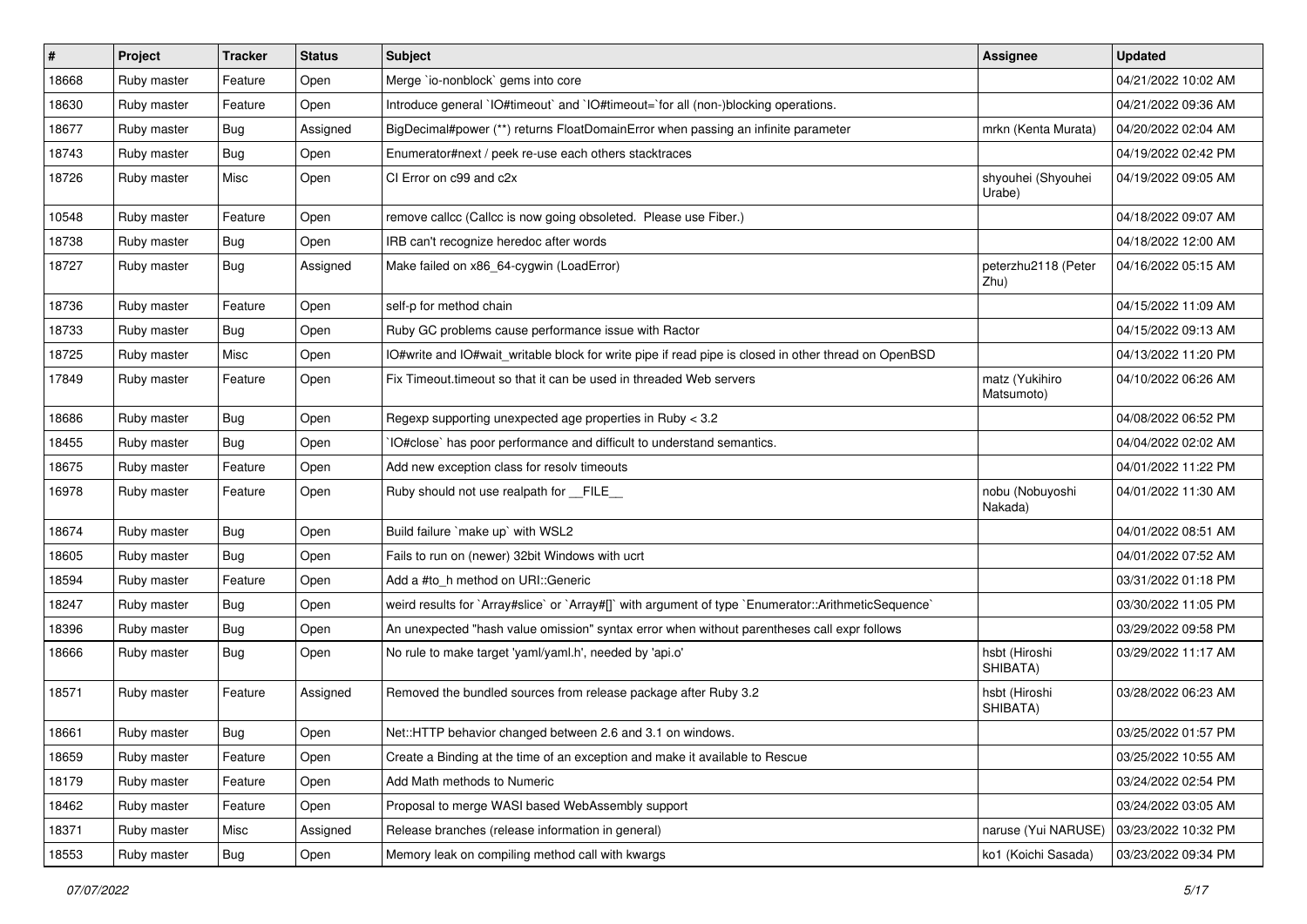| $\sharp$ | Project     | <b>Tracker</b> | <b>Status</b> | <b>Subject</b>                                                                                                      | Assignee                   | <b>Updated</b>      |
|----------|-------------|----------------|---------------|---------------------------------------------------------------------------------------------------------------------|----------------------------|---------------------|
| 18651    | Ruby master | <b>Bug</b>     | Open          | oob access in CP51932 -> CP50220 transcoder                                                                         | akr (Akira Tanaka)         | 03/23/2022 01:17 PM |
| 18639    | Ruby master | Feature        | Open          | Update Unicode data to Unicode Version 15.0.0                                                                       | duerst (Martin Dürst)      | 03/22/2022 07:38 PM |
| 17548    | Ruby master | Feature        | Open          | Need simple way to include symlink directories in Dir.glob                                                          |                            | 03/21/2022 01:35 PM |
| 17196    | Ruby master | Bug            | Assigned      | Segmentation Fault with Socket#close in Ractors                                                                     | ko1 (Koichi Sasada)        | 03/20/2022 01:52 PM |
| 18640    | Ruby master | Feature        | Open          | default empty string argument for `String#sub` and `String#sub!`, e.g. `"hello".sub("I")`                           |                            | 03/19/2022 02:33 AM |
| 18647    | Ruby master | Feature        | Open          | Non-recursive option for iseq-targeted Tracepoints in ruby 2.6+                                                     |                            | 03/18/2022 09:41 AM |
| 18576    | Ruby master | Feature        | Open          | Rename `ASCII-8BIT` encoding to `BINARY`                                                                            |                            | 03/17/2022 03:06 PM |
| 18583    | Ruby master | Feature        | Open          | Pattern-matching: API for custom unpacking strategies?                                                              |                            | 03/17/2022 01:10 PM |
| 18614    | Ruby master | Bug            | Open          | Error (busy loop) in<br>TestGemCommandsSetupCommand#test_destdir_flag_does_not_try_to_write_to_the_default_gem_home | hsbt (Hiroshi<br>SHIBATA)  | 03/17/2022 01:03 AM |
| 15592    | Ruby master | Feature        | Open          | mode where "autoload" behaves like an immediate "require"                                                           |                            | 03/16/2022 09:58 AM |
| 18623    | Ruby master | Bug            | Open          | `make runnable` does not work                                                                                       | nobu (Nobuyoshi<br>Nakada) | 03/16/2022 01:28 AM |
| 18617    | Ruby master | Feature        | Open          | Allow multiples keys in Hash#[] acting like Hash#dig                                                                |                            | 03/10/2022 01:36 PM |
| 18580    | Ruby master | Bug            | Open          | Range#include? inconsistency for beginless String ranges                                                            |                            | 03/09/2022 10:22 PM |
| 18616    | Ruby master | <b>Bug</b>     | Open          | Error with clang(1) on MacOS due to __declspec()                                                                    |                            | 03/09/2022 10:50 AM |
| 18476    | Ruby master | Bug            | Open          | Call to require stuck forever after receiving EAGAIN on writev when running with zeus                               |                            | 02/28/2022 02:55 PM |
| 18603    | Ruby master | Feature        | Open          | Allow syntax like obj.method(arg)=value                                                                             |                            | 02/27/2022 05:04 PM |
| 18597    | Ruby master | Feature        | Open          | Strings need a named method like 'dup' that doesn't duplicate if receiver is mutable                                |                            | 02/26/2022 11:56 PM |
| 18169    | Ruby master | Bug            | Assigned      | Local copies of gemified libraries are being released out of sync with their gems                                   | hsbt (Hiroshi<br>SHIBATA)  | 02/25/2022 05:40 PM |
| 18601    | Ruby master | Bug            | Open          | Invalid byte sequences in Big5 encodings                                                                            | duerst (Martin Dürst)      | 02/23/2022 07:59 AM |
| 18498    | Ruby master | Feature        | Open          | Introduce a public WeakKeysMap that compares by equality                                                            |                            | 02/20/2022 04:06 PM |
| 18593    | Ruby master | Feature        | Open          | Add back URI.escape                                                                                                 |                            | 02/18/2022 07:45 PM |
| 16989    | Ruby master | Feature        | Open          | Sets: need $\Psi$ <sup>[]</sup>                                                                                     | knu (Akinori MUSHA)        | 02/18/2022 02:57 AM |
| 18568    | Ruby master | Feature        | Open          | Explore lazy RubyGems boot to reduce need for --disable-gems                                                        |                            | 02/17/2022 07:15 AM |
| 18587    | Ruby master | Misc           | Open          | What was the reason behind Ruby choosing SipHash for Hash?                                                          |                            | 02/17/2022 12:02 AM |
| 18463    | Ruby master | Feature        | Open          | Random number generation with xoshiro                                                                               |                            | 02/13/2022 09:12 AM |
| 18257    | Ruby master | <b>Bug</b>     | Open          | rb mRubyVMFrozenCore is broken by GC run                                                                            |                            | 02/10/2022 12:36 PM |
| 18572    | Ruby master | Bug            | Assigned      | Performance regression when invoking refined methods                                                                | ko1 (Koichi Sasada)        | 02/10/2022 12:48 AM |
| 18573    | Ruby master | Feature        | Open          | Object#pack1                                                                                                        |                            | 02/08/2022 08:51 AM |
| 18438    | Ruby master | Feature        | Open          | Add `Exception#additional_message` to show additional error information                                             |                            | 02/07/2022 02:55 AM |
| 18368    | Ruby master | Feature        | Open          | Range#step semantics for non-Numeric ranges                                                                         |                            | 02/02/2022 03:42 PM |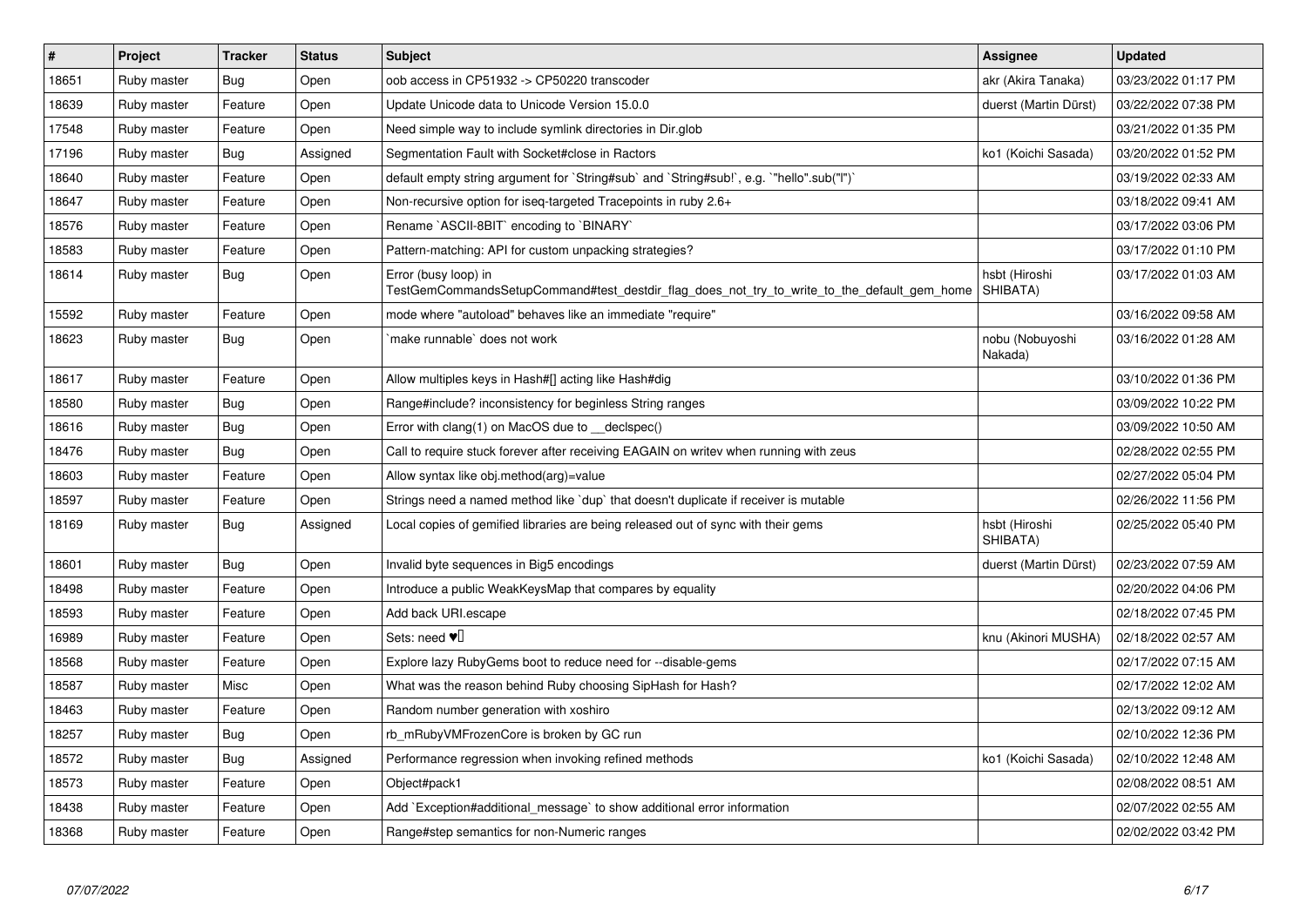| $\sharp$ | Project     | <b>Tracker</b> | <b>Status</b> | <b>Subject</b>                                                                                              | <b>Assignee</b>                         | <b>Updated</b>      |
|----------|-------------|----------------|---------------|-------------------------------------------------------------------------------------------------------------|-----------------------------------------|---------------------|
| 18564    | Ruby master | Feature        | Open          | Add Exception#detailed_message                                                                              | mame (Yusuke<br>Endoh)                  | 02/01/2022 08:06 PM |
| 16512    | Ruby master | Misc           | Assigned      | Improving `www.ruby-lang.org` reference by merging with `rubyreferences.github.io`                          | zverok (Victor<br>Shepelev)             | 02/01/2022 12:28 PM |
| 18402    | Ruby master | Feature        | Open          | <b>Argument Labels</b>                                                                                      |                                         | 01/31/2022 06:14 PM |
| 18554    | Ruby master | Feature        | Open          | Move unicode normalize to a default gem                                                                     |                                         | 01/31/2022 05:51 PM |
| 17263    | Ruby master | Bug            | Open          | Fiber context switch degrades with number of fibers, limit on number of fibers                              |                                         | 01/31/2022 02:47 PM |
| 11064    | Ruby master | Bug            | Open          | #singleton_methods for objects with special singleton_class returns an empty array                          |                                         | 01/31/2022 05:02 AM |
| 18515    | Ruby master | Feature        | Open          | Add Range#reverse_each implementation for performance                                                       |                                         | 01/31/2022 02:23 AM |
| 18285    | Ruby master | Feature        | Open          | NoMethodError#message uses a lot of CPU/is really expensive to call                                         |                                         | 01/30/2022 12:45 PM |
| 18551    | Ruby master | Feature        | Open          | Make Range#reverse_each to raise an exception if endless                                                    |                                         | 01/28/2022 11:13 PM |
| 18518    | Ruby master | <b>Bug</b>     | Open          | NoMemoryError + [FATAL] failed to allocate memory for twice 1 << large                                      |                                         | 01/28/2022 01:40 PM |
| 18136    | Ruby master | Feature        | Open          | take_while_after                                                                                            |                                         | 01/28/2022 06:23 AM |
| 18408    | Ruby master | Feature        | Assigned      | Allow pattern match to set instance variables                                                               | ktsj (Kazuki Tsujimoto)                 | 01/26/2022 07:07 PM |
| 18507    | Ruby master | Bug            | Open          | Incorrect target_os detection in configure script                                                           |                                         | 01/25/2022 08:57 AM |
| 18181    | Ruby master | Feature        | Open          | Introduce Enumerable#min with value, max with value, and minmax with value                                  |                                         | 01/25/2022 07:33 AM |
| 18510    | Ruby master | Bug            | Open          | Unexpected waiting for console when starting ruby on windows                                                |                                         | 01/23/2022 02:53 PM |
| 16757    | Ruby master | Feature        | Open          | Add intersection to Range                                                                                   |                                         | 01/22/2022 07:26 AM |
| 18506    | Ruby master | Bug            | Open          | make and make install rebuild items every time unnecessarily - sometimes causing races in parallel installs |                                         | 01/21/2022 01:46 PM |
| 14394    | Ruby master | Feature        | Open          | Class.descendants                                                                                           | ko1 (Koichi Sasada)                     | 01/20/2022 10:46 PM |
| 18429    | Ruby master | Bug            | Open          | Configure ruby-3.0.3 on Solaris 10 Unknown keyword 'URL' in './ruby.tmp.pc'                                 |                                         | 01/18/2022 09:15 PM |
| 18494    | Ruby master | Feature        | Open          | [RFC] ENV["RUBY_GC_"]= changes GC parameters dynamically                                                    |                                         | 01/17/2022 11:15 PM |
| 15559    | Ruby master | Feature        | Open          | Logical XOR (^^) operator                                                                                   |                                         | 01/16/2022 03:20 AM |
| 16986    | Ruby master | Feature        | Open          | Anonymous Struct literal                                                                                    | matz (Yukihiro<br>Matsumoto)            | 01/15/2022 04:57 PM |
| 18492    | Ruby master | <b>Bug</b>     | Open          | 'rb_rescue2' inside 'rb_protect' segfaults on Windows                                                       |                                         | 01/14/2022 03:17 PM |
| 18472    | Ruby master | Bug            | Open          | rb_w32_map_errno is not found on Ruby-3.1.0                                                                 |                                         | 01/13/2022 09:59 AM |
| 18478    | Ruby master | Feature        | Open          | Module#constant_pairs                                                                                       |                                         | 01/11/2022 07:55 PM |
| 18477    | Ruby master | Feature        | Open          | Float#sqrt and Integer#sqrt                                                                                 |                                         | 01/11/2022 07:34 PM |
| 18473    | Ruby master | Bug            | Open          | Raw data in Socket:: Option#inspect on Amazon Linux 2                                                       |                                         | 01/11/2022 02:13 PM |
| 18439    | Ruby master | Feature        | Open          | Support YJIT for VC++                                                                                       | maximecb (Maxime<br>Chevalier-Boisvert) | 01/10/2022 11:29 PM |
| 12125    | Ruby master | Feature        | Open          | Proposal: Shorthand operator for Object#method                                                              |                                         | 01/07/2022 06:23 PM |
| 17473    | Ruby master | Feature        | Open          | Make Pathname to embedded class of Ruby                                                                     | akr (Akira Tanaka)                      | 01/07/2022 09:25 AM |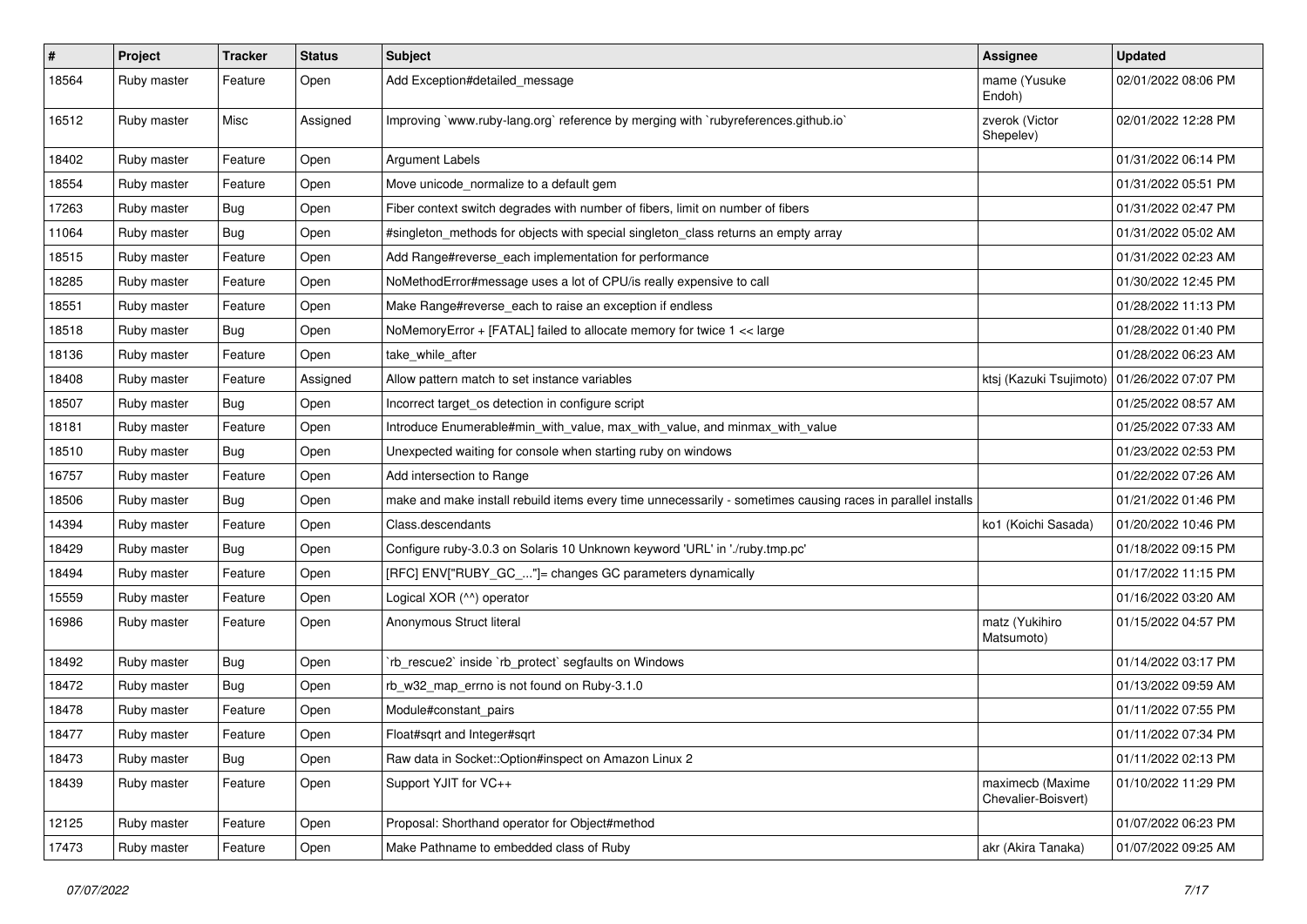| $\sharp$ | Project     | <b>Tracker</b> | <b>Status</b> | Subject                                                                           | <b>Assignee</b>              | <b>Updated</b>      |
|----------|-------------|----------------|---------------|-----------------------------------------------------------------------------------|------------------------------|---------------------|
| 18277    | Ruby master | <b>Bug</b>     | Open          | buffer error (Zlib::BufError) in Zlib::Deflate#deflate when using MJIT            | k0kubun (Takashi<br>Kokubun) | 01/05/2022 03:04 PM |
| 18459    | Ruby master | Feature        | Assigned      | IRB autocomplete dropdown colour options                                          | aycabta (aycabta.)           | 01/05/2022 02:15 AM |
| 18454    | Ruby master | <b>Bug</b>     | Open          | YJIT slowing down key Discourse benchmarks                                        |                              | 01/04/2022 08:45 AM |
| 18457    | Ruby master | <b>Bug</b>     | Open          | ruby 2.7.5 fiddle/types.rb use uint32_t but fiddle/cparser.rb lacks uint32_t      |                              | 01/03/2022 01:00 PM |
| 18132    | Ruby master | <b>Bug</b>     | Open          | TODO: fix ccan/list thread safety                                                 |                              | 01/02/2022 08:22 AM |
| 18456    | Ruby master | <b>Bug</b>     | Open          | rdoc non-determinism: module includes can be added once or twice to generated .ri |                              | 01/01/2022 11:16 PM |
| 12901    | Ruby master | Feature        | Open          | Anonymous functions without scope lookup overhead                                 |                              | 01/01/2022 12:30 PM |
| 14982    | Ruby master | Feature        | Open          | Improve namespace system in ruby to avoiding top-level names chaos                | matz (Yukihiro<br>Matsumoto) | 12/31/2021 05:39 PM |
| 18440    | Ruby master | Feature        | Open          | YJIT is enabled if any YJIT tuning options are set                                |                              | 12/30/2021 08:17 PM |
| 18376    | Ruby master | Feature        | Open          | Version comparison API                                                            |                              | 12/30/2021 10:33 AM |
| 18450    | Ruby master | Feature        | Assigned      | Force break in prettyprint                                                        | akr (Akira Tanaka)           | 12/29/2021 02:02 PM |
| 18332    | Ruby master | Feature        | Open          | a?b                                                                               |                              | 12/29/2021 04:38 AM |
| 18404    | Ruby master | Misc           | Open          | 3.1 documentation problems tracking ticket                                        |                              | 12/24/2021 03:59 PM |
| 18423    | Ruby master | Feature        | Open          | Installing stable versions like 3.0.3 from source generates fatal error by make   |                              | 12/23/2021 11:44 PM |
| 16817    | Ruby master | Feature        | Open          | attr_predicate or attr_query or attr_something for ? methods                      |                              | 12/23/2021 11:44 PM |
| 16347    | Ruby master | Feature        | Open          | InmutableObject                                                                   |                              | 12/23/2021 11:44 PM |
| 16118    | Ruby master | Feature        | Open          | Array .difference allow custom comparison                                         |                              | 12/23/2021 11:44 PM |
| 15458    | Ruby master | Feature        | Open          | Automatic Exception#cause print in IRB                                            |                              | 12/23/2021 11:44 PM |
| 15419    | Ruby master | Feature        | Open          | Allow Kernel#tap to be invoked with arguments like Kernel#send                    |                              | 12/23/2021 11:43 PM |
| 15036    | Ruby master | Feature        | Open          | after upgrade when run apt upgrade metasploit                                     |                              | 12/23/2021 11:43 PM |
| 14465    | Ruby master | Feature        | Open          | rename/alias and then obsolete UDPSocket::send                                    |                              | 12/23/2021 11:43 PM |
| 14463    | Ruby master | Feature        | Open          | Allow comments to precede dots in member expressions                              |                              | 12/23/2021 11:43 PM |
| 14449    | Ruby master | Feature        | Open          | error when trying to run rails s                                                  |                              | 12/23/2021 11:43 PM |
| 12867    | Ruby master | Feature        | Open          | Add ability to check validity of a URL                                            |                              | 12/23/2021 11:43 PM |
| 12057    | Ruby master | Feature        | Open          | Allow methods with 'yield' to be called without a block                           |                              | 12/23/2021 11:43 PM |
| 12021    | Ruby master | Feature        | Open          | Final instance variables                                                          |                              | 12/23/2021 11:43 PM |
| 12019    | Ruby master | Feature        | Open          | Better low-level support for writing concurrent libraries                         | matz (Yukihiro<br>Matsumoto) | 12/23/2021 11:43 PM |
| 11627    | Ruby master | Feature        | Open          | make 'nonzero' an alias of 'nonzero?'                                             | matz (Yukihiro<br>Matsumoto) | 12/23/2021 11:43 PM |
| 11026    | Ruby master | Feature        | Open          | How atomic should dynamic regexp with "once" flag be?                             |                              | 12/23/2021 11:43 PM |
| 10829    | Ruby master | Feature        | Open          | Add to_proc method to the Array class                                             |                              | 12/23/2021 11:43 PM |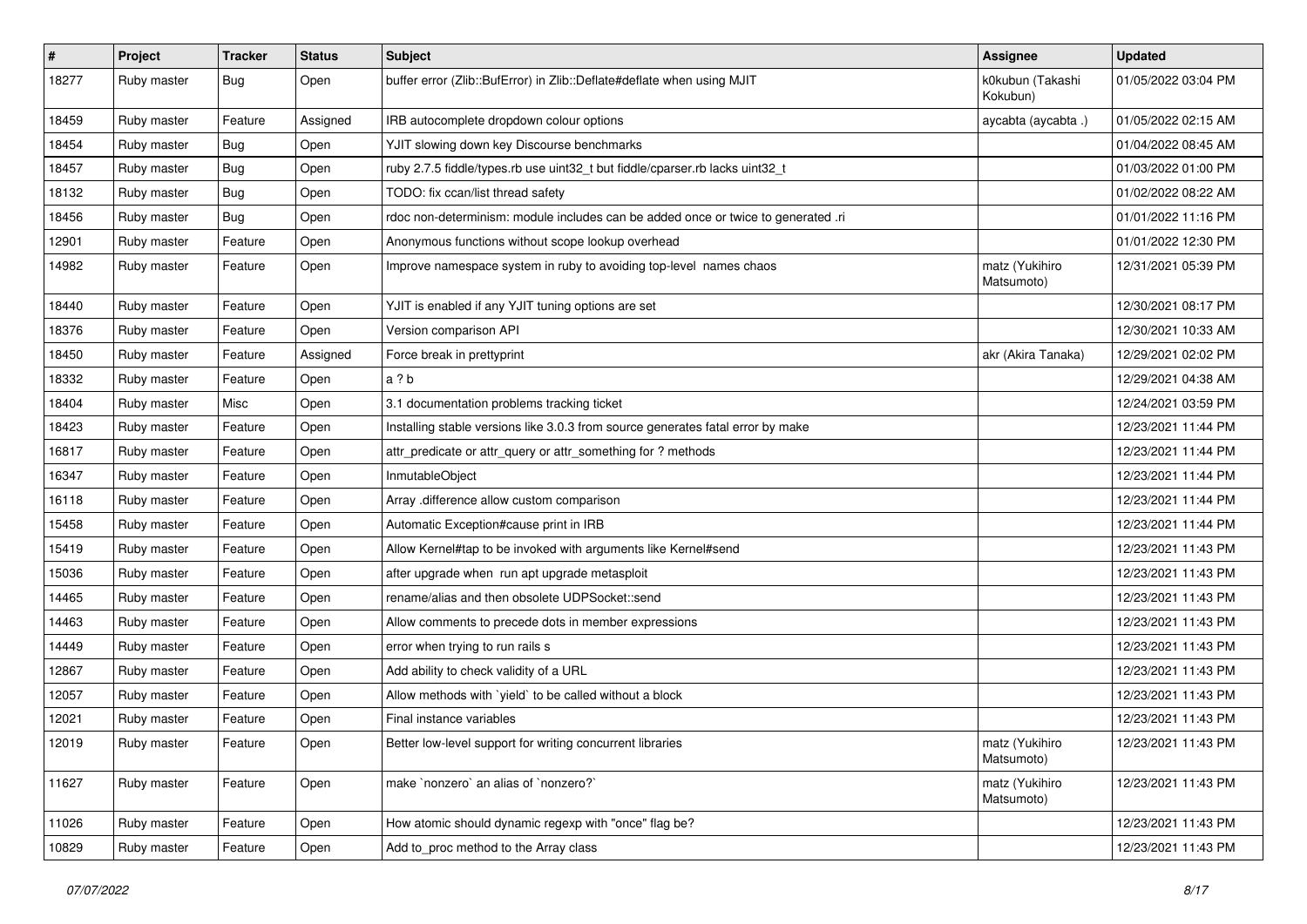| $\vert$ # | Project     | <b>Tracker</b> | <b>Status</b> | Subject                                                                                                                                                                           | <b>Assignee</b>              | <b>Updated</b>      |
|-----------|-------------|----------------|---------------|-----------------------------------------------------------------------------------------------------------------------------------------------------------------------------------|------------------------------|---------------------|
| 10634     | Ruby master | Feature        | Open          | Baselining with Benchmark                                                                                                                                                         |                              | 12/23/2021 11:43 PM |
| 10528     | Ruby master | Feature        | Open          | Allow line breaks instead of commas in arrays, hashes, argument lists, etc.                                                                                                       |                              | 12/23/2021 11:43 PM |
| 10477     | Ruby master | Feature        | Open          | Implicit interfaces                                                                                                                                                               |                              | 12/23/2021 11:43 PM |
| 10371     | Ruby master | Feature        | Open          | Use Thread#handle interrupt in MonitorMixin                                                                                                                                       |                              | 12/23/2021 11:43 PM |
| 10273     | Ruby master | Feature        | Open          | Immutable Ruby                                                                                                                                                                    |                              | 12/23/2021 11:43 PM |
| 10217     | Ruby master | Feature        | Open          | Dir constructor similar to Pathname constructor                                                                                                                                   |                              | 12/23/2021 11:43 PM |
| 9947      | Ruby master | Feature        | Open          | Make `Object#send` and `Object#method` private                                                                                                                                    |                              | 12/23/2021 11:43 PM |
| 9941      | Ruby master | Feature        | Open          | Issue a warning when `module` or `class` keyword causes re-initialization of a constant that will become<br>the module/class name, instead of creating/reopening the module/class |                              | 12/23/2021 11:43 PM |
| 9804      | Ruby master | Feature        | Open          | File::CREATE as a synonym for File::CREAT                                                                                                                                         |                              | 12/23/2021 11:43 PM |
| 9686      | Ruby master | Feature        | Open          | Syntax for symbols used in hashes                                                                                                                                                 |                              | 12/23/2021 11:43 PM |
| 9402      | Ruby master | Feature        | Open          | A syntax to specify the default value of a hash                                                                                                                                   |                              | 12/23/2021 11:43 PM |
| 9401      | Ruby master | Feature        | Open          | Yet another syntax for literal anonymous functions (lambdas)                                                                                                                      |                              | 12/23/2021 11:43 PM |
| 8961      | Ruby master | Feature        | Open          | Synchronizable module to easily wrap methods in a mutex                                                                                                                           |                              | 12/23/2021 11:43 PM |
| 8947      | Ruby master | Feature        | Open          | make alias, alias_method, attr_* return name of the alias                                                                                                                         |                              | 12/23/2021 11:43 PM |
| 8896      | Ruby master | Feature        | Open          | #tap with missing block                                                                                                                                                           |                              | 12/23/2021 11:43 PM |
| 8848      | Ruby master | Feature        | Open          | Syntax for binary strings                                                                                                                                                         |                              | 12/23/2021 11:43 PM |
| 8751      | Ruby master | Feature        | Open          | Add offsets to method#source_location                                                                                                                                             |                              | 12/23/2021 11:43 PM |
| 8681      | Ruby master | Feature        | Open          | Net::HTTP should set TCP_NODELAY for requests with body                                                                                                                           |                              | 12/23/2021 11:43 PM |
| 8640      | Ruby master | Feature        | Open          | Add Time#elapsed to return nanoseconds since creation                                                                                                                             |                              | 12/23/2021 11:43 PM |
| 8635      | Ruby master | Feature        | Open          | attr accessor with default block                                                                                                                                                  |                              | 12/23/2021 11:43 PM |
| 8626      | Ruby master | Feature        | Open          | Add a Set coercion method to the standard lib: Set(possible_set)                                                                                                                  |                              | 12/23/2021 11:43 PM |
| 8619      | Ruby master | Feature        | Open          | <b>Standard Profiling API</b>                                                                                                                                                     |                              | 12/23/2021 11:43 PM |
| 8570      | Ruby master | Feature        | Open          | Better mechanisms to safely load classes concurrently                                                                                                                             |                              | 12/23/2021 11:43 PM |
| 8291      | Ruby master | Feature        | Open          | Allow retrieving the root Fiber of a Thread                                                                                                                                       |                              | 12/23/2021 11:43 PM |
| 8275      | Ruby master | Feature        | Open          | Add Module#public_const_get                                                                                                                                                       |                              | 12/23/2021 11:43 PM |
| 8259      | Ruby master | Feature        | Open          | Atomic attributes accessors                                                                                                                                                       |                              | 12/23/2021 11:43 PM |
| 8088      | Ruby master | Feature        | Open          | Method#parameters (and friends) should provide useful information about core methods                                                                                              |                              | 12/23/2021 11:43 PM |
| 7895      | Ruby master | Feature        | Open          | Exception#backtrace_locations to go with Thread#backtrace_locations and Kernel#caller_locations                                                                                   |                              | 12/23/2021 11:43 PM |
| 7845      | Ruby master | Feature        | Open          | Strip doesn't handle unicode space characters in ruby 1.9.2 & 1.9.3 (does in 1.9.1)                                                                                               |                              | 12/23/2021 11:43 PM |
| 7747      | Ruby master | Feature        | Open          | Expanded API for Binding semantics                                                                                                                                                |                              | 12/23/2021 11:43 PM |
| 12020     | Ruby master | Feature        | Assigned      | Documenting Ruby memory model                                                                                                                                                     | ko1 (Koichi Sasada)          | 12/23/2021 11:40 PM |
| 9023      | Ruby master | Feature        | Assigned      | Array#tail                                                                                                                                                                        | matz (Yukihiro<br>Matsumoto) | 12/23/2021 11:40 PM |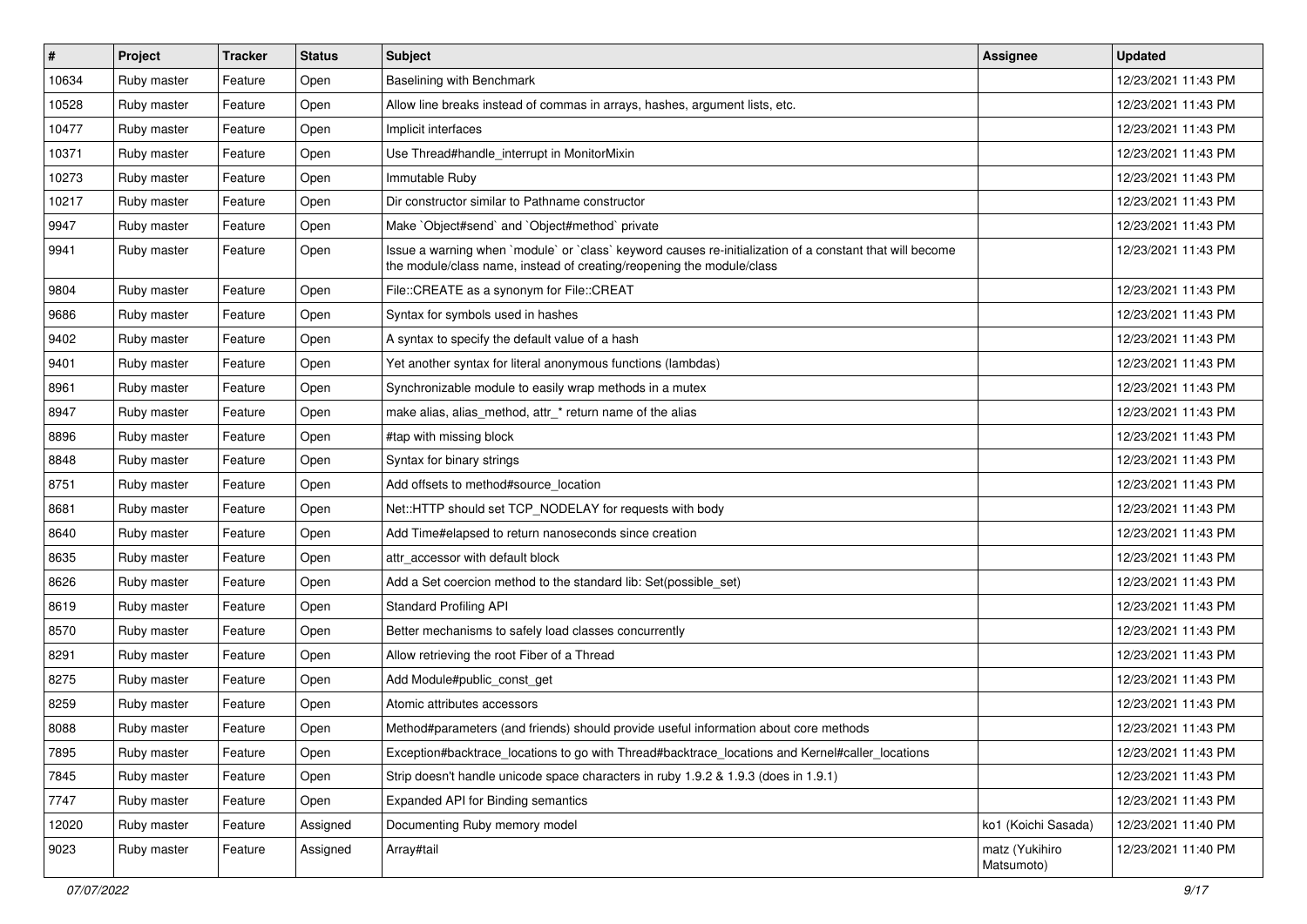| $\sharp$ | Project     | <b>Tracker</b> | <b>Status</b> | Subject                                                                                                                                     | <b>Assignee</b>              | <b>Updated</b>      |
|----------|-------------|----------------|---------------|---------------------------------------------------------------------------------------------------------------------------------------------|------------------------------|---------------------|
| 8272     | Ruby master | Feature        | Open          | Transfer feature tracking to CommonRuby                                                                                                     |                              | 12/23/2021 11:40 PM |
| 8271     | Ruby master | Feature        | Assigned      | Proposal for moving to a more visible, formal process for feature requests                                                                  | matz (Yukihiro<br>Matsumoto) | 12/23/2021 11:40 PM |
| 8263     | Ruby master | Feature        | Assigned      | Support discovering yield state of individual Fibers                                                                                        | ko1 (Koichi Sasada)          | 12/23/2021 11:40 PM |
| 6308     | Ruby master | Feature        | Assigned      | Eliminate delegation from WeakRef                                                                                                           | matz (Yukihiro<br>Matsumoto) | 12/23/2021 11:40 PM |
| 18411    | Ruby master | Feature        | Open          | Introduce `Fiber.blocking` for disabling scheduler.                                                                                         |                              | 12/23/2021 05:10 PM |
| 18420    | Ruby master | Misc           | Open          | Question about how to handle IO.pipe reader and writer when forking                                                                         |                              | 12/22/2021 12:04 AM |
| 18380    | Ruby master | <b>Bug</b>     | Open          | TestAddressResolve#test_socket_getnameinfo_domain_blocking test failures                                                                    |                              | 12/21/2021 04:22 PM |
| 17339    | Ruby master | Feature        | Assigned      | Semantic grouping with BigDecimal#to_s                                                                                                      | mrkn (Kenta Murata)          | 12/20/2021 12:39 PM |
| 18418    | Ruby master | Feature        | Open          | Add Net::HTTP#security_level=                                                                                                               |                              | 12/19/2021 11:58 AM |
| 17785    | Ruby master | Feature        | Open          | Allow named parameters to be keywords                                                                                                       | matz (Yukihiro<br>Matsumoto) | 12/17/2021 06:10 PM |
| 18413    | Ruby master | Bug            | Open          | Segfault in `ripper/lexer.rb`                                                                                                               |                              | 12/17/2021 04:49 PM |
| 18412    | Ruby master | Bug            | Open          | Segfault in test_ractor.rb                                                                                                                  |                              | 12/17/2021 04:23 AM |
| 18410    | Ruby master | Feature        | Open          | Proposal to make inspect include underscores on numerics                                                                                    |                              | 12/16/2021 09:07 AM |
| 18296    | Ruby master | Feature        | Open          | Custom exception formatting should override `Exception#full_message`.                                                                       |                              | 12/15/2021 08:49 PM |
| 17826    | Ruby master | Bug            | Assigned      | Ractor#take hangs if used in multiple Threads                                                                                               | ko1 (Koichi Sasada)          | 12/15/2021 01:30 PM |
| 18381    | Ruby master | <b>Bug</b>     | Assigned      | Default vs Bundled gems                                                                                                                     | hsbt (Hiroshi<br>SHIBATA)    | 12/15/2021 11:09 AM |
| 12084    | Ruby master | Feature        | Open          | 'Class#instance'                                                                                                                            |                              | 12/14/2021 08:52 PM |
| 15192    | Ruby master | Feature        | Open          | Introduce a new "shortcut assigning" syntax to convenient setup instance variables                                                          | matz (Yukihiro<br>Matsumoto) | 12/14/2021 06:42 PM |
| 18024    | Ruby master | <b>Bug</b>     | Assigned      | Ractor crashes when connections are closed in multiple Ractors                                                                              | ko1 (Koichi Sasada)          | 12/14/2021 04:41 PM |
| 17942    | Ruby master | Feature        | Open          | Add a `initialize(public @a, private @b)` shortcut syntax for defining public/private accessors for instance<br>vars as part of constructor |                              | 12/13/2021 12:43 AM |
| 18401    | Ruby master | Feature        | Open          | Rework `require_relative` to add the "current path" on `\$LOAD_PATH`                                                                        |                              | 12/09/2021 05:41 PM |
| 17799    | Ruby master | Bug            | Open          | Seg fault in rb_class_clear_method_cache                                                                                                    |                              | 12/09/2021 05:39 AM |
| 18395    | Ruby master | Feature        | Open          | Introduce Array#subtract! for performance                                                                                                   |                              | 12/08/2021 04:42 PM |
| 16920    | Ruby master | i Bug          | Open          | TestThread#test_signal_at_join fails on aarch64                                                                                             |                              | 12/07/2021 02:17 PM |
| 18033    | Ruby master | Feature        | Open          | Time.new to parse a string                                                                                                                  |                              | 12/07/2021 02:15 PM |
| 18393    | Ruby master | <b>Bug</b>     | Open          | TestReadline#test_interrupt_in_other_thread fails on armv7hl                                                                                |                              | 12/07/2021 02:03 PM |
| 17047    | Ruby master | Feature        | Open          | Support parameters for MAIL FROM and RCPT TO                                                                                                |                              | 12/06/2021 08:16 PM |
| 18073    | Ruby master | Bug            | Open          | test/ruby/test_jit.rb: "error: invalid use of '__builtin_va_arg_pack ()" on Ruby 2.7.4 on gcc 4.8.5                                         |                              | 12/03/2021 03:04 PM |
| 18275    | Ruby master | Feature        | Open          | Add an option to define_method to not capture the surrounding environment                                                                   | ko1 (Koichi Sasada)          | 12/03/2021 02:34 PM |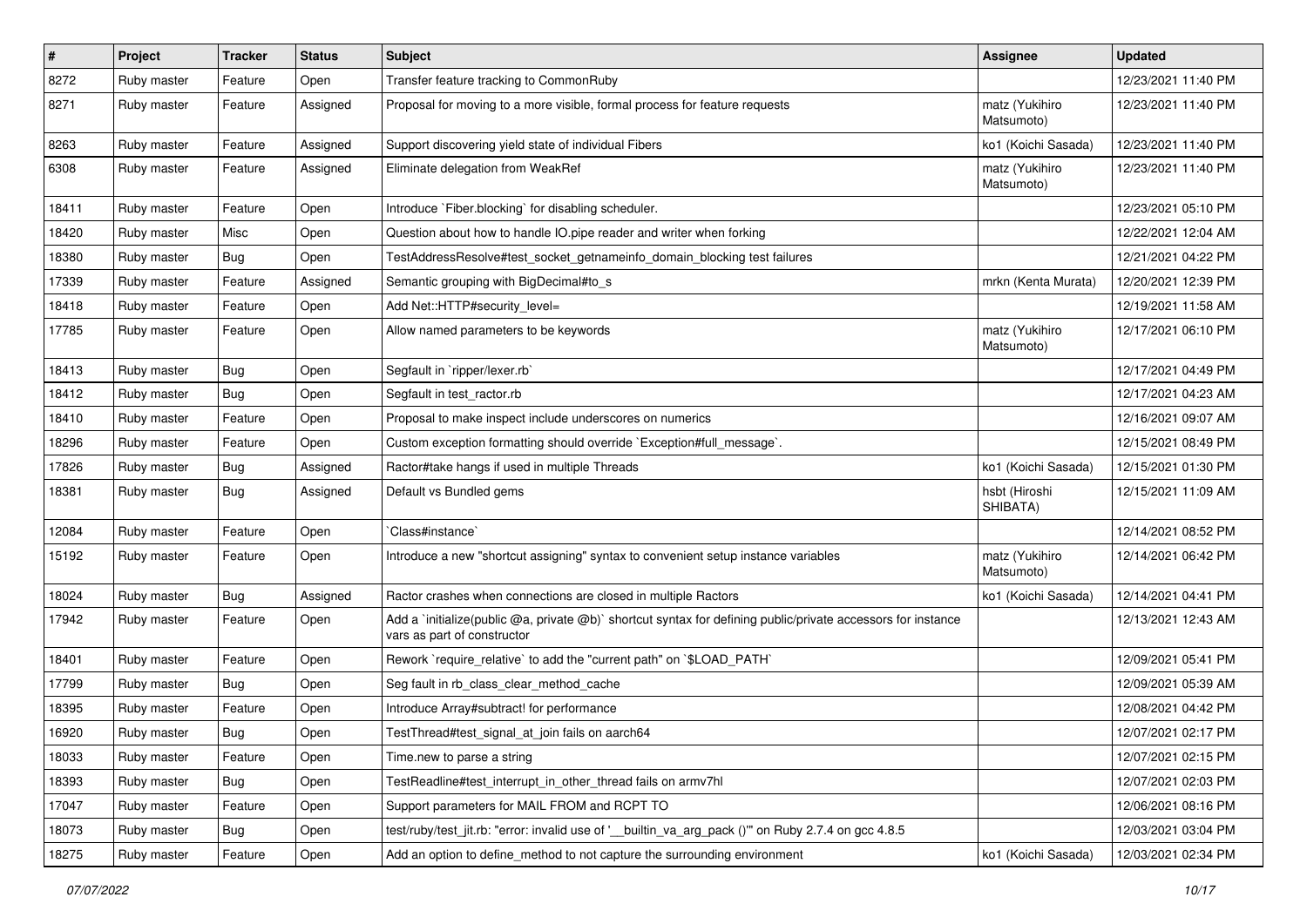| $\vert$ # | Project     | <b>Tracker</b> | <b>Status</b> | <b>Subject</b>                                                                                                                                                      | <b>Assignee</b>            | <b>Updated</b>      |
|-----------|-------------|----------------|---------------|---------------------------------------------------------------------------------------------------------------------------------------------------------------------|----------------------------|---------------------|
| 18369     | Ruby master | Feature        | Open          | users.detect(:name, "Dorian") as shorthand for users.detect { $ user $ user.name == "Dorian" }                                                                      |                            | 12/03/2021 02:23 PM |
| 17998     | Ruby master | <b>Bug</b>     | Assigned      | ractor: process hanging (with ractors initialized, but not being used)                                                                                              | ko1 (Koichi Sasada)        | 12/02/2021 08:17 PM |
| 17502     | Ruby master | Misc           | Open          | C vs Ruby                                                                                                                                                           | ko1 (Koichi Sasada)        | 12/02/2021 07:53 PM |
| 14090     | Ruby master | <b>Bug</b>     | Assigned      | TestGc#test_interrupt_in_finalizer` fails very rarely                                                                                                               | ko1 (Koichi Sasada)        | 12/02/2021 07:24 PM |
| 18379     | Ruby master | Bug            | Open          | [CI] Windows mingw/ucrt - test-all timeout failures                                                                                                                 |                            | 12/02/2021 02:23 AM |
| 18355     | Ruby master | <b>Bug</b>     | Assigned      | require("pathname") within rack application chnages behaviors of Pathname methods, such as absolute?(),<br>when there are two versions of 'pathname' gem installed. | hsbt (Hiroshi<br>SHIBATA)  | 11/30/2021 08:01 AM |
| 18034     | Ruby master | <b>Bug</b>     | Assigned      | Segmentation fault fiddle with `--enable-bundled-libffi` and macOS                                                                                                  | kou (Kouhei Sutou)         | 11/30/2021 07:39 AM |
| 17516     | Ruby master | Bug            | Assigned      | forking in a ractor causes Ruby to crash                                                                                                                            | ko1 (Koichi Sasada)        | 11/30/2021 05:26 AM |
| 13671     | Ruby master | <b>Bug</b>     | Assigned      | Regexp with lookbehind and case-insensitivity raises RegexpError only on strings with certain characters                                                            | duerst (Martin Dürst)      | 11/30/2021 04:42 AM |
| 18352     | Ruby master | Misc           | Open          | What is the Hash#grep expected?                                                                                                                                     |                            | 11/28/2021 10:39 PM |
| 18337     | Ruby master | <b>Bug</b>     | Assigned      | Ruby allows zero-width characters in identifiers                                                                                                                    | duerst (Martin Dürst)      | 11/24/2021 09:13 AM |
| 16776     | Ruby master | Bug            | Assigned      | Regression in coverage library                                                                                                                                      | ko1 (Koichi Sasada)        | 11/24/2021 07:26 AM |
| 17478     | Ruby master | Bug            | Assigned      | Ruby 3.0 is slower than Ruby 2.7.2 when parsing a large CSV file                                                                                                    | kou (Kouhei Sutou)         | 11/24/2021 05:12 AM |
| 6733      | Ruby master | Feature        | Open          | New inspect framework                                                                                                                                               |                            | 11/24/2021 05:06 AM |
| 12911     | Ruby master | Misc           | Assigned      | Translate docs                                                                                                                                                      |                            | 11/24/2021 04:52 AM |
| 18360     | Ruby master | Feature        | Open          | <b>PrettyPrint enhancements</b>                                                                                                                                     |                            | 11/24/2021 12:15 AM |
| 18359     | Ruby master | Bug            | Open          | [Windows MinGW] warning Please include winsock2.h before windows.h                                                                                                  |                            | 11/23/2021 05:07 PM |
| 18357     | Ruby master | Feature        | Open          | Proposal: stop raising when block passed to IO#each_* closes the IO                                                                                                 |                            | 11/22/2021 09:03 PM |
| 18262     | Ruby master | Feature        | Open          | Enumerator::Lazy#partition                                                                                                                                          |                            | 11/20/2021 10:17 AM |
| 16252     | Ruby master | Feature        | Open          | Hash#partition should return hashes                                                                                                                                 |                            | 11/18/2021 03:54 PM |
| 18334     | Ruby master | Feature        | Open          | ENV#to h returns a new Hash object but Hash#to h does not, which can cause inconsistencies                                                                          |                            | 11/17/2021 05:46 PM |
| 18338     | Ruby master | <b>Bug</b>     | Open          | Encoding.default_external = Encoding::UTF_16BE may add a wrongly-encoded string to<br>\$LOADED_FEATURES                                                             |                            | 11/15/2021 07:32 AM |
| 18331     | Ruby master | Feature        | Open          | Kernel.#Time                                                                                                                                                        |                            | 11/13/2021 12:41 PM |
| 18269     | Ruby master | Bug            | Open          | trace opt not and trace opt regexpmatch2 insns are indistinguishable                                                                                                |                            | 11/12/2021 07:44 AM |
| 18035     | Ruby master | Feature        | Open          | Introduce general model/semantic for immutable by default.                                                                                                          |                            | 11/09/2021 04:47 PM |
| 18127     | Ruby master | Feature        | Open          | Ractor-local version of Singleton                                                                                                                                   |                            | 11/09/2021 02:45 PM |
| 18291     | Ruby master | Feature        | Open          | When use $=\sim$ with named group, if regex is on the right side, variable not defined.                                                                             |                            | 11/06/2021 12:36 PM |
| 15667     | Ruby master | Feature        | Open          | Introduce malloc trim(0) in full gc cycles                                                                                                                          |                            | 11/01/2021 07:32 AM |
| 18137     | Ruby master | Feature        | Open          | A new method to check Proc is isolated or not                                                                                                                       |                            | 10/27/2021 07:30 AM |
| 16497     | Ruby master | <b>Bug</b>     | Assigned      | StringIO#internal encoding is broken (more severely in 2.7)                                                                                                         | nobu (Nobuyoshi<br>Nakada) | 10/26/2021 04:31 PM |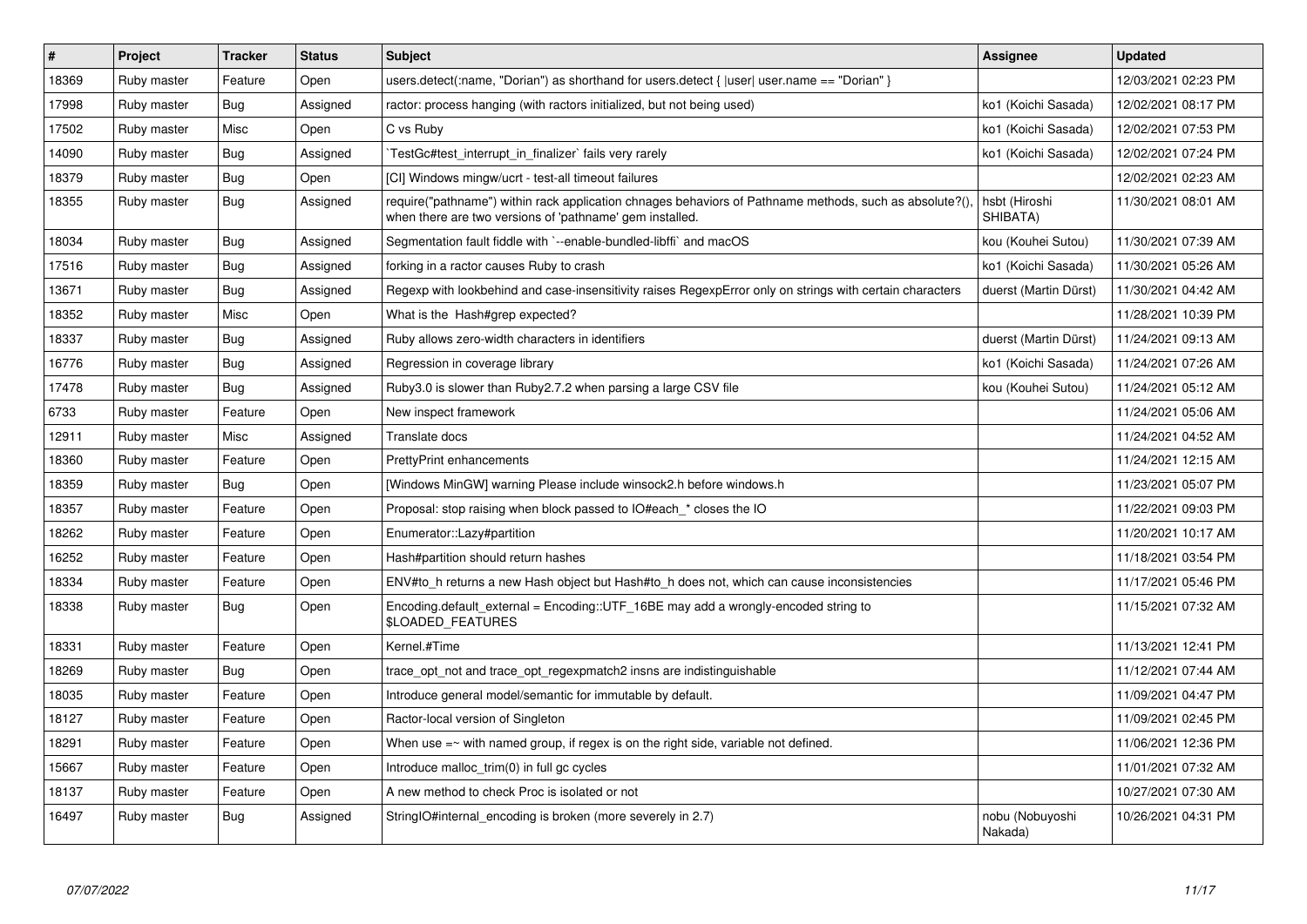| $\sharp$ | Project     | <b>Tracker</b> | <b>Status</b> | <b>Subject</b>                                                                                                                                                        | <b>Assignee</b>               | <b>Updated</b>      |
|----------|-------------|----------------|---------------|-----------------------------------------------------------------------------------------------------------------------------------------------------------------------|-------------------------------|---------------------|
| 12436    | Ruby master | Bug            | Assigned      | newline argument of File.open seems not respected on Windows                                                                                                          | nobu (Nobuyoshi<br>Nakada)    | 10/25/2021 09:07 AM |
| 18255    | Ruby master | <b>Bug</b>     | Open          | ioctl zeroes the last buffer byte                                                                                                                                     |                               | 10/25/2021 08:13 AM |
| 18265    | Ruby master | Feature        | Open          | Self-contained one-binary feature which discuss on ruby kaigi 2021 day 2, <sup>[]</sup> Ruby Committers vs the<br>World / CRuby Committers                            |                               | 10/24/2021 04:11 PM |
| 18083    | Ruby master | Feature        | Open          | Capture error in ensure block.                                                                                                                                        |                               | 10/21/2021 01:00 PM |
| 18259    | Ruby master | Feature        | Open          | Support quarter spec %q in Time#strftime                                                                                                                              |                               | 10/21/2021 12:15 PM |
| 18258    | Ruby master | Bug            | Open          | Ractor shareable? can be slow and mutates internal object flags.                                                                                                      | ko1 (Koichi Sasada)           | 10/21/2021 08:58 AM |
| 18256    | Ruby master | Feature        | Open          | Change the canonical name of Thread::Mutex, Thread::Queue, Thread::SizedQueue and<br>Thread::ConditionVariable to just Mutex, Queue, SizedQueue and ConditionVariable |                               | 10/20/2021 10:59 PM |
| 17146    | Ruby master | <b>Bug</b>     | Open          | Queue operations are allowed after it is frozen                                                                                                                       |                               | 10/20/2021 08:32 PM |
| 17774    | Ruby master | <b>Bug</b>     | Open          | Quantified empty group causes regex to fail                                                                                                                           |                               | 10/13/2021 04:43 PM |
| 18248    | Ruby master | Misc           | Open          | Add Feature Triaging Guide                                                                                                                                            |                               | 10/12/2021 03:21 PM |
| 18242    | Ruby master | Feature        | Open          | Parser makes multiple assignment sad in confusing way                                                                                                                 |                               | 10/09/2021 07:58 AM |
| 10416    | Ruby master | Bug            | Open          | Create mechanism for updating of Unicode data files downstreams when we want                                                                                          | nobu (Nobuyoshi<br>Nakada)    | 10/08/2021 06:40 AM |
| 18228    | Ruby master | Feature        | Open          | Add a 'timeout' option to 'IO.copy stream'                                                                                                                            |                               | 10/01/2021 05:10 AM |
| 18227    | Ruby master | Feature        | Open          | Static class initialization.                                                                                                                                          | ioquatix (Samuel<br>Williams) | 09/29/2021 09:21 PM |
| 18194    | Ruby master | Feature        | Open          | No easy way to format exception messages per thread/fiber scheduler context.                                                                                          | mame (Yusuke<br>Endoh)        | 09/29/2021 10:10 AM |
| 17295    | Ruby master | Feature        | Assigned      | Feature: Create a directory and file with Pathname#touch                                                                                                              | akr (Akira Tanaka)            | 09/28/2021 01:20 AM |
| 17720    | Ruby master | Misc           | Assigned      | Cirrus CI to check non-x86 64 architecture cases by own machines                                                                                                      | jaruga (Jun Aruga)            | 09/26/2021 10:24 AM |
| 18186    | Ruby master | Bug            | Open          | SEGV with system command - MinGW?                                                                                                                                     |                               | 09/22/2021 03:20 PM |
| 18151    | Ruby master | Feature        | Open          | Incorrect Resolv result when DNS server is unreachable                                                                                                                |                               | 09/18/2021 12:22 AM |
| 18168    | Ruby master | Feature        | Open          | Add ActiveSupport deep_transform_values to Ruby                                                                                                                       |                               | 09/15/2021 05:29 AM |
| 18119    | Ruby master | Bug            | Open          | Ractor crashes when instantiating classes                                                                                                                             | ko1 (Koichi Sasada)           | 09/14/2021 01:42 AM |
| 17624    | Ruby master | <b>Bug</b>     | Open          | Ractor.receive is not thread-safe                                                                                                                                     | ko1 (Koichi Sasada)           | 09/14/2021 01:40 AM |
| 17617    | Ruby master | <b>Bug</b>     | Open          | When a Ractor's incoming port is closed, Ractor receive if does not raise Ractor::ClosedError, but instead<br>blocks indefinitely                                     | ko1 (Koichi Sasada)           | 09/14/2021 01:40 AM |
| 17878    | Ruby master | Bug            | Open          | bootstraptest/test_ractor.rb:224 a random failing test with "The outgoing-port is already closed<br>(Ractor::ClosedError)"                                            |                               | 09/13/2021 01:10 PM |
| 17355    | Ruby master | Feature        | Assigned      | Using same set of names in or-patterns (pattern matching with $Foo(x)   Bar(x)$ )                                                                                     | ktsi (Kazuki Tsujimoto)       | 09/13/2021 09:11 AM |
| 18162    | Ruby master | Feature        | Open          | Shorthand method Proc#isolate to create isolated proc objects                                                                                                         |                               | 09/13/2021 02:33 AM |
| 18152    | Ruby master | Bug            | Open          | Fix theoretical bug with signals $+$ qsort                                                                                                                            |                               | 09/08/2021 03:38 PM |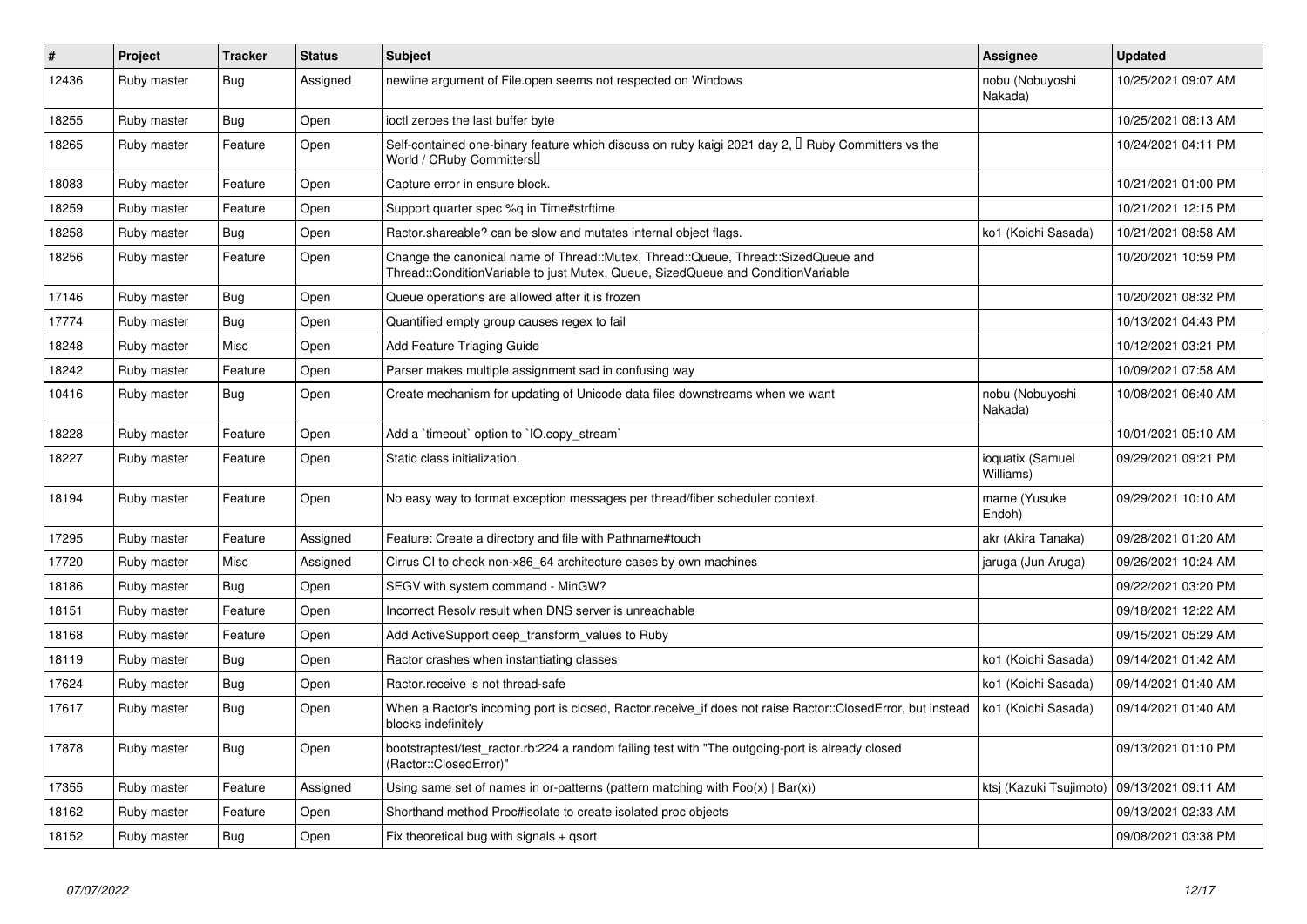| $\pmb{\#}$ | Project     | <b>Tracker</b> | <b>Status</b> | <b>Subject</b>                                                                                                             | <b>Assignee</b>               | <b>Updated</b>      |
|------------|-------------|----------------|---------------|----------------------------------------------------------------------------------------------------------------------------|-------------------------------|---------------------|
| 18150      | Ruby master | Misc           | Open          | Proposal: Deprecate leading zero syntax to declare octals, since it's extremely confusing (and Python 3<br>removed it too) |                               | 09/04/2021 03:21 AM |
| 18146      | Ruby master | Feature        | Open          | Add 'delete_prefix' and 'delete_suffix' to 'Pathname'                                                                      |                               | 09/03/2021 04:59 AM |
| 18135      | Ruby master | Feature        | Open          | Introduce Enumerable#detect only                                                                                           |                               | 09/02/2021 05:44 PM |
| 18142      | Ruby master | <b>Bug</b>     | Assigned      | Segmentation fault with Ruby 3.0.2                                                                                         | k0kubun (Takashi<br>Kokubun)  | 09/02/2021 07:43 AM |
| 18144      | Ruby master | <b>Bug</b>     | Open          | Timeout not working while regular expression match is running                                                              |                               | 09/02/2021 07:08 AM |
| 17294      | Ruby master | Feature        | Assigned      | Feature: Allow method chaining with Pathname#mkpath Pathname#rmtree                                                        | akr (Akira Tanaka)            | 08/30/2021 06:52 AM |
| 17296      | Ruby master | Feature        | Assigned      | Feature: Pathname#chmod use FileUtils.chmod instead of File                                                                | akr (Akira Tanaka)            | 08/30/2021 06:51 AM |
| 17297      | Ruby master | Feature        | Assigned      | Feature: Introduce Pathname.mktmpdir                                                                                       | akr (Akira Tanaka)            | 08/30/2021 06:51 AM |
| 18131      | Ruby master | <b>Bug</b>     | Open          | addr2line.c: Some inlined functions mistakenly shown                                                                       |                               | 08/24/2021 07:59 PM |
| 16492      | Ruby master | <b>Bug</b>     | Open          | TestBugReporter#test_bug_reporter_add test failures                                                                        | jaruga (Jun Aruga)            | 08/24/2021 01:12 PM |
| 17722      | Ruby master | <b>Bug</b>     | Open          | define_method with shareable results in "defined in a different Ractor"                                                    |                               | 08/24/2021 12:03 PM |
| 18129      | Ruby master | <b>Bug</b>     | Open          | Ractor-incompatible global variables can be accessed through alias                                                         |                               | 08/23/2021 10:08 PM |
| 15428      | Ruby master | <b>Bug</b>     | Open          | Refactor Proc#>> and #<<                                                                                                   |                               | 08/20/2021 06:31 PM |
| 18036      | Ruby master | Bug            | Open          | Pthread fibers become invalid on fork - different from normal fibers.                                                      | ioquatix (Samuel<br>Williams) | 08/19/2021 07:05 AM |
| 18080      | Ruby master | Bug            | Open          | Syntax error on one-line pattern matching                                                                                  |                               | 08/18/2021 12:38 AM |
| 18082      | Ruby master | Misc           | Open          | FileUtils.remove_entry_secure has inconsistent document                                                                    |                               | 08/17/2021 04:26 PM |
| 13864      | Ruby master | Bug            | Assigned      | Rinda multicast test failures due to missing default route                                                                 | seki (Masatoshi Seki)         | 08/17/2021 07:16 AM |
| 16836      | Ruby master | Bug            | Assigned      | configure-time LDFLAGS leak into ruby pkg-config file                                                                      | nobu (Nobuyoshi<br>Nakada)    | 08/14/2021 09:10 AM |
| 18069      | Ruby master | Feature        | Open          | instance exec is just ignored when the block is originally a method                                                        |                               | 08/10/2021 05:33 AM |
| 18070      | Ruby master | Feature        | Open          | `attr` should be removed                                                                                                   |                               | 08/09/2021 05:51 PM |
| 18068      | Ruby master | Misc           | Open          | Silence LoadError only if it is for rubygems itself                                                                        | hsbt (Hiroshi<br>SHIBATA)     | 08/08/2021 02:21 PM |
| 18063      | Ruby master | Feature        | Open          | io uring implementation                                                                                                    |                               | 08/05/2021 10:02 AM |
| 18058      | Ruby master | <b>Bug</b>     | Open          | 3.1.0-dev with MJIT enabled Zlib::BufError during `gem install`                                                            | k0kubun (Takashi<br>Kokubun)  | 08/02/2021 08:31 PM |
| 18057      | Ruby master | Feature        | Open          | Introduce Array#mean                                                                                                       |                               | 08/02/2021 02:16 PM |
| 18055      | Ruby master | Feature        | Open          | Introduce                                                                                                                  |                               | 07/30/2021 09:30 AM |
| 13514      | Ruby master | Feature        | Open          | [PATCH] thread_pthread.c (native_sleep): preserve old unblock function                                                     |                               | 07/27/2021 11:41 AM |
| 13502      | Ruby master | Feature        | Open          | remove unused Array#to s implementation                                                                                    |                               | 07/27/2021 11:41 AM |
| 12992      | Ruby master | Feature        | Open          | ArgumentError if hostname is missing                                                                                       |                               | 07/27/2021 11:40 AM |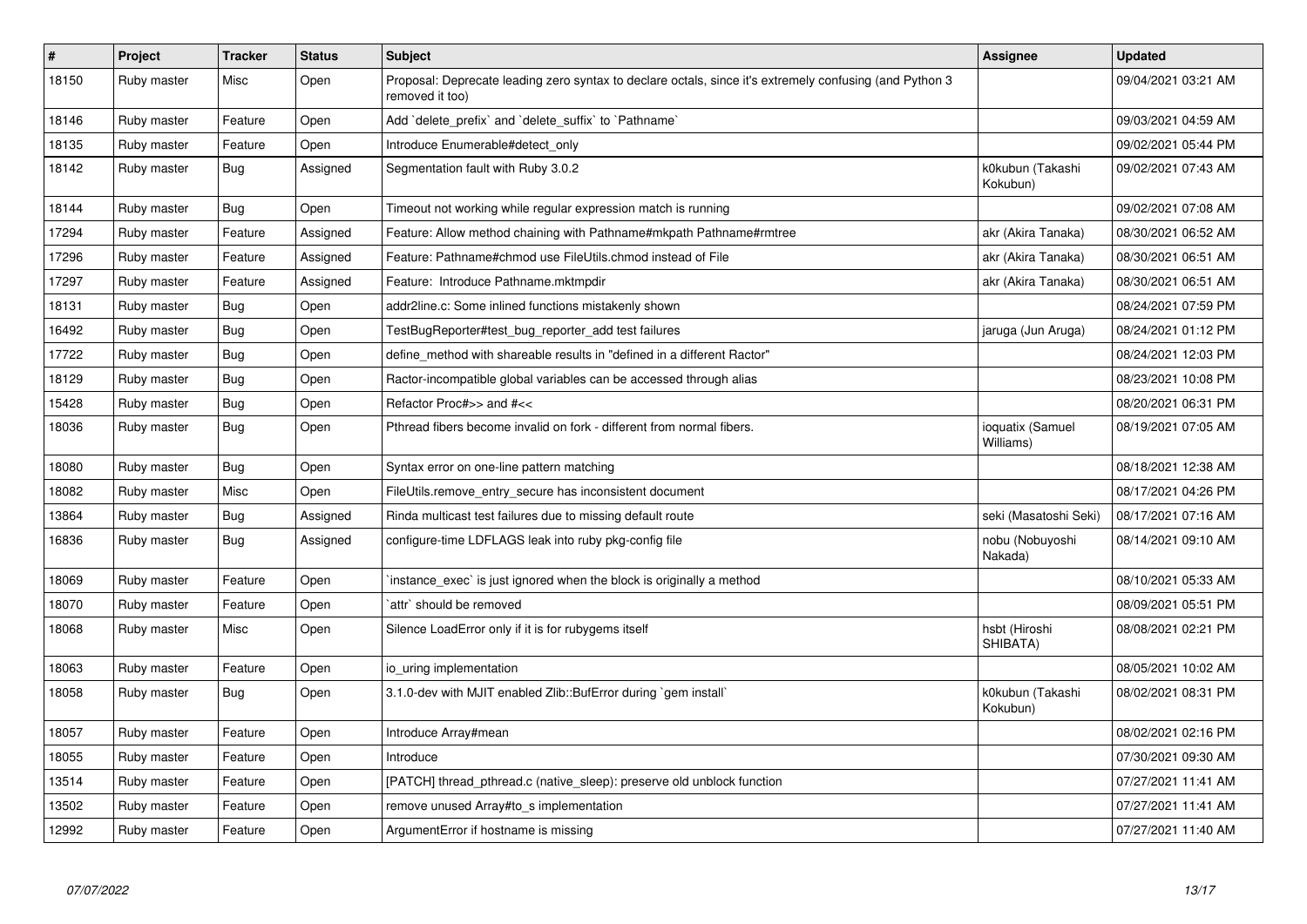| $\vert$ # | Project     | <b>Tracker</b> | <b>Status</b> | <b>Subject</b>                                                                                                          | Assignee                      | <b>Updated</b>      |
|-----------|-------------|----------------|---------------|-------------------------------------------------------------------------------------------------------------------------|-------------------------------|---------------------|
| 15305     | Ruby master | Feature        | Open          | [PATCH] include/ruby/ruby.h (RB_ALLOCV*): remove GC guard                                                               | nobu (Nobuyoshi<br>Nakada)    | 07/27/2021 11:39 AM |
| 11373     | Ruby master | Feature        | Open          | Add command line option to query valid values for --dump                                                                |                               | 07/27/2021 11:09 AM |
| 10755     | Ruby master | Feature        | Open          | Use rb define alias instead of rb define method for rb cHash                                                            |                               | 07/27/2021 11:09 AM |
| 10549     | Ruby master | Feature        | Open          | Deprecate each with index and each with object in favor of with index and with object                                   | matz (Yukihiro<br>Matsumoto)  | 07/27/2021 11:09 AM |
| 10287     | Ruby master | Feature        | Open          | rename COLON3 to COLON2_HEAD.                                                                                           | matz (Yukihiro<br>Matsumoto)  | 07/27/2021 09:34 AM |
| 11431     | Ruby master | Feature        | Open          | [PATCH] rb parser compile *: remove volatile arg                                                                        |                               | 07/27/2021 07:27 AM |
| 10473     | Ruby master | Feature        | Open          | Change Date#to datetime to use local time                                                                               |                               | 07/23/2021 07:08 PM |
| 14274     | Ruby master | Feature        | Open          | Merge Std-Lib Time Class into Core                                                                                      |                               | 07/19/2021 07:54 AM |
| 11500     | Ruby master | Feature        | Open          | [RFC] rename Queue to UnboundedQueue                                                                                    |                               | 07/19/2021 07:48 AM |
| 14851     | Ruby master | Feature        | Open          | [PATCH] thread pthread.c: remove non-sleepy timer thread implementation                                                 |                               | 07/19/2021 05:23 AM |
| 14901     | Ruby master | Feature        | Assigned      | [PATCH] do not block SIGCHLD in normal Ruby Threads                                                                     | normalperson (Eric<br>Wong)   | 07/19/2021 05:23 AM |
| 17994     | Ruby master | Feature        | Open          | Clarify 'IO.read' behavior and add 'File.read' method                                                                   |                               | 07/16/2021 03:04 AM |
| 17938     | Ruby master | Feature        | Open          | Keyword alternative for boolean positional arguments                                                                    |                               | 07/15/2021 06:46 AM |
| 18002     | Ruby master | <b>Bug</b>     | Open          | s390x: Tests failing without LC_ALL env                                                                                 | jaruga (Jun Aruga)            | 07/12/2021 04:30 PM |
| 17664     | Ruby master | <b>Bug</b>     | Assigned      | Behavior of sockets changed in Ruby 3.0 to non-blocking                                                                 | ioquatix (Samuel<br>Williams) | 07/12/2021 10:28 AM |
| 15993     | Ruby master | Bug            | Open          | require' doesn't work if there are Cyrillic chars in the path to Ruby dir                                               |                               | 07/09/2021 04:08 PM |
| 17924     | Ruby master | Feature        | Open          | Range#infinite?                                                                                                         |                               | 07/08/2021 11:58 PM |
| 17931     | Ruby master | <b>Bug</b>     | Open          | Compile fails setup option nodynamic                                                                                    |                               | 07/07/2021 08:51 AM |
| 13129     | Ruby master | Feature        | Assigned      | Refinements cannot refine method missing and respond to missing?                                                        | matz (Yukihiro<br>Matsumoto)  | 07/03/2021 10:45 PM |
| 16805     | Ruby master | Misc           | Assigned      | Coroutine's license is unclear                                                                                          | ReiOdaira (Rei<br>Odaira)     | 07/01/2021 10:09 PM |
| 17833     | Ruby master | Feature        | Open          | add IO. readinto(b) where b is a bytes like object that is you can get a memoryview from                                |                               | 06/30/2021 02:36 PM |
| 17662     | Ruby master | Misc           | Assigned      | The heredoc pattern used in tests does not syntax highlight correctly in many editors                                   | nobu (Nobuyoshi<br>Nakada)    | 06/30/2021 12:54 PM |
| 18013     | Ruby master | <b>Bug</b>     | Open          | Unexpected results when mxiing negated character classes and case-folding                                               |                               | 06/29/2021 12:05 PM |
| 18012     | Ruby master | <b>Bug</b>     | Open          | Case-insensitive character classes can only match multiple code points when top-level character class is<br>not negated |                               | 06/29/2021 08:35 AM |
| 18010     | Ruby master | <b>Bug</b>     | Open          | Character class with single character gets case-folded with following string                                            |                               | 06/28/2021 09:30 AM |
| 18009     | Ruby master | <b>Bug</b>     | Open          | Regexps \w and \W with /i option and /u option produce inconsistent results under nested negation and<br>intersection   |                               | 06/28/2021 09:09 AM |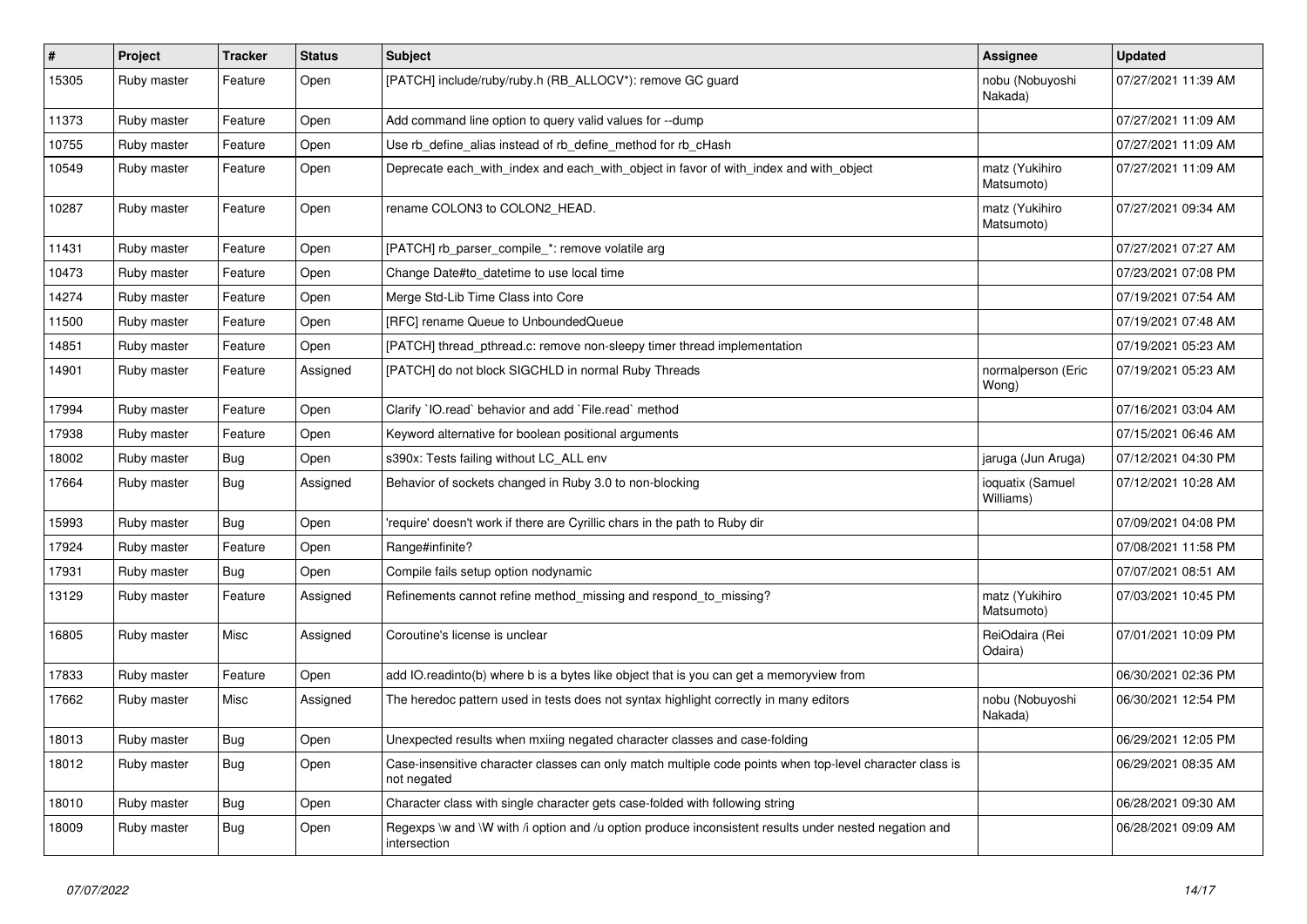| $\sharp$ | Project     | <b>Tracker</b> | <b>Status</b> | Subject                                                                                | <b>Assignee</b>              | <b>Updated</b>      |
|----------|-------------|----------------|---------------|----------------------------------------------------------------------------------------|------------------------------|---------------------|
| 18005    | Ruby master | Feature        | Open          | Enable non-blocking `binding.irb`.                                                     |                              | 06/24/2021 07:20 PM |
| 14378    | Ruby master | Feature        | Open          | Increase Fixnum range on Windows from 31 bits to 63 bits                               |                              | 06/18/2021 07:31 PM |
| 14582    | Ruby master | <b>Bug</b>     | Open          | Unable to use `method_entry` and `method_return` tracing probes since 2.5              |                              | 06/18/2021 06:08 PM |
| 17999    | Ruby master | Bug            | Open          | TestMethod#test_zsuper intermittent timeout error on raspbian10-aarch64 Cl             |                              | 06/18/2021 01:33 AM |
| 14275    | Ruby master | Feature        | Open          | GC not aggressive enough                                                               |                              | 06/17/2021 06:54 PM |
| 14570    | Ruby master | Feature        | Open          | Make File.expand_path/real_path casing consistent on Windows                           |                              | 06/17/2021 04:22 PM |
| 16951    | Ruby master | <b>Bug</b>     | Assigned      | Consistently referer dependencies                                                      | hsbt (Hiroshi<br>SHIBATA)    | 06/17/2021 06:15 AM |
| 17990    | Ruby master | <b>Bug</b>     | Open          | Inconsistent behavior of Regexp quantifiers over characters with complex case foldings |                              | 06/15/2021 11:59 AM |
| 17989    | Ruby master | <b>Bug</b>     | Open          | Case insensitive Regexps do not handle characters with overlapping case foldings       |                              | 06/15/2021 11:43 AM |
| 17950    | Ruby master | Feature        | Open          | Unable to pattern-match against a String key                                           |                              | 06/15/2021 11:42 AM |
| 17944    | Ruby master | Feature        | Open          | Remove Socket.gethostbyaddr and Socket.gethostbyname                                   |                              | 06/10/2021 08:26 AM |
| 10320    | Ruby master | Feature        | Open          | require into module                                                                    |                              | 06/10/2021 08:15 AM |
| 17683    | Ruby master | Misc           | Open          | Current status of beginless range (experimental or not)                                |                              | 06/05/2021 07:22 AM |
| 17925    | Ruby master | <b>Bug</b>     | Open          | Pattern matching syntax using semicolon one-line                                       |                              | 06/04/2021 03:08 PM |
| 13298    | Ruby master | <b>Bug</b>     | Assigned      | mingw SEGV TestEnumerable#test_callcc                                                  | nobu (Nobuyoshi<br>Nakada)   | 06/04/2021 03:41 AM |
| 17926    | Ruby master | <b>Bug</b>     | Open          | spec/ruby/core/file/atime_spec.rb: a random failing test on Travis ppc64le             |                              | 06/02/2021 04:35 PM |
| 8460     | Ruby master | Feature        | Assigned      | PATCH: optparse: add keep_unknown option                                               | nobu (Nobuyoshi<br>Nakada)   | 05/27/2021 10:07 PM |
| 17884    | Ruby master | Feature        | Open          | locindex for profiling tools                                                           | ko1 (Koichi Sasada)          | 05/24/2021 04:17 PM |
| 17792    | Ruby master | <b>Bug</b>     | Open          | make notes and make test fail with Ruby3.0.1p64 RaspberryPI 4B Ubuntu 20.10 ARM64      |                              | 05/23/2021 08:23 PM |
| 17210    | Ruby master | Feature        | Open          | More readable and useful `Set#inspect`                                                 | knu (Akinori MUSHA)          | 05/19/2021 10:12 PM |
| 17859    | Ruby master | Feature        | Open          | Start IRB when running just `ruby`                                                     |                              | 05/14/2021 07:54 AM |
| 17856    | Ruby master | Feature        | Open          | ary.member? is slower than ary.include?                                                |                              | 05/11/2021 10:12 AM |
| 17844    | Ruby master | Feature        | Open          | Support list of methods to test with respond_to?                                       |                              | 05/06/2021 07:00 PM |
| 17834    | Ruby master | Feature        | Open          | Add a Bytes and BytesArray class that implement memoryview                             |                              | 05/06/2021 02:22 PM |
| 17851    | Ruby master | Feature        | Open          | ruby extension for memoryview                                                          |                              | 05/05/2021 03:15 PM |
| 17825    | Ruby master | Feature        | Open          | Uniformize Float::INFINITY and Date::infinity.new                                      |                              | 05/04/2021 01:43 AM |
| 17647    | Ruby master | Feature        | Open          | Print register `r11` on 32-bit ARM Linux                                               |                              | 04/30/2021 11:22 AM |
| 17830    | Ruby master | Feature        | Open          | Add Integer#previous and Integer#prev                                                  | matz (Yukihiro<br>Matsumoto) | 04/27/2021 11:35 PM |
| 17016    | Ruby master | Feature        | Open          | Enumerable#accumulate                                                                  |                              | 04/27/2021 03:14 PM |
| 9010     | Ruby master | Bug            | Assigned      | /configure --prefix= cannot handle directories with spaces                             | nobu (Nobuyoshi<br>Nakada)   | 04/26/2021 10:38 PM |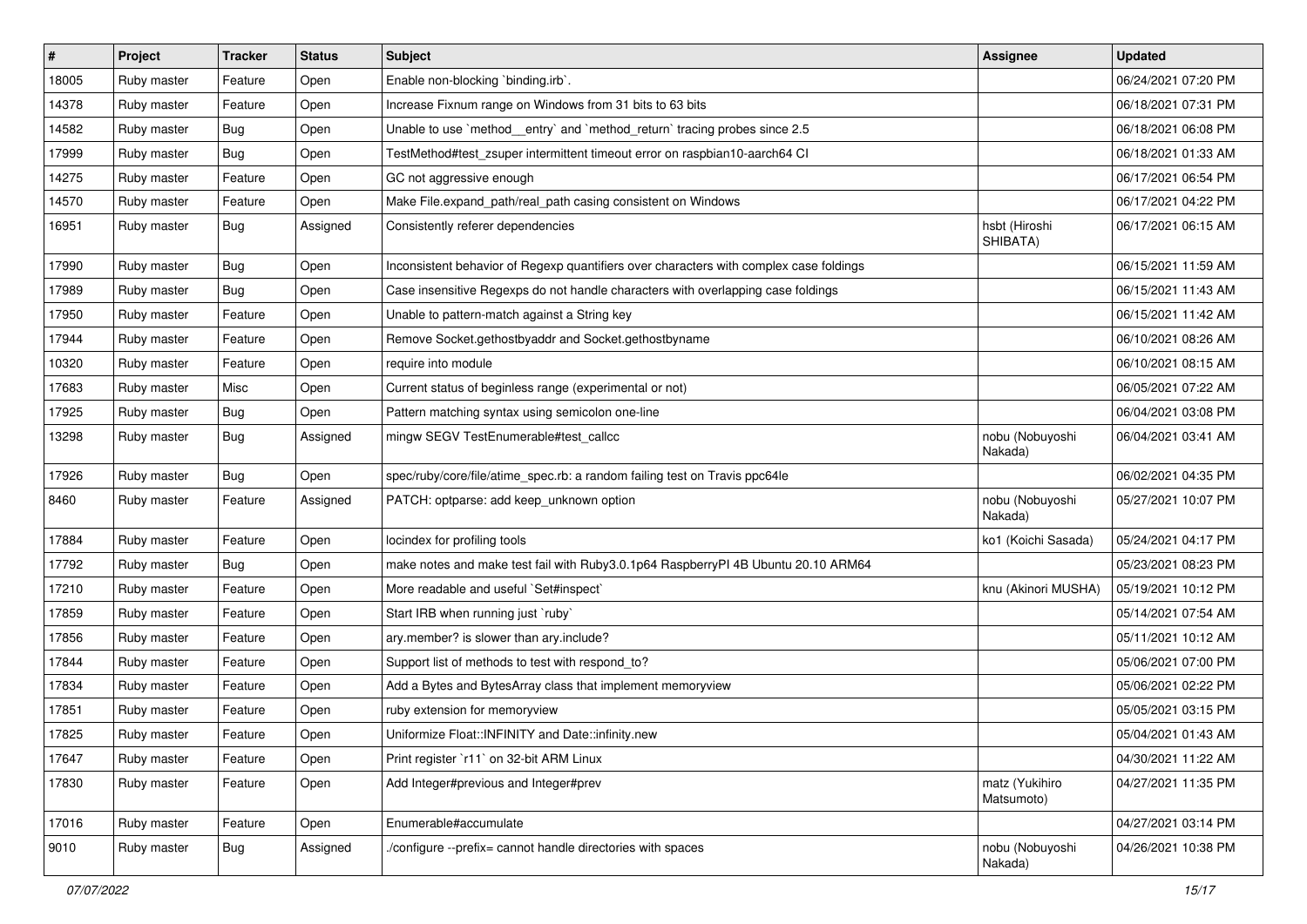| $\vert$ # | Project     | <b>Tracker</b> | <b>Status</b> | <b>Subject</b>                                                                 | <b>Assignee</b>              | <b>Updated</b>      |
|-----------|-------------|----------------|---------------|--------------------------------------------------------------------------------|------------------------------|---------------------|
| 17829     | Ruby master | Misc           | Open          | Clang/LLVM correctness of x64-mingw32 build (`shorten-64-to-32` warnings)      |                              | 04/26/2021 04:23 PM |
| 17817     | Ruby master | <b>Bug</b>     | Open          | --jit outputs ./tmp/_ruby_mjit_*.h: No such file or directory on with TMP      |                              | 04/22/2021 11:57 AM |
| 17790     | Ruby master | Feature        | Open          | Have a way to clear a String without resetting its capacity                    |                              | 04/21/2021 11:27 PM |
| 17815     | Ruby master | Misc           | Open          | Snapcraft Ruby plugin                                                          |                              | 04/20/2021 07:59 PM |
| 12543     | Ruby master | Feature        | Assigned      | explicit tail call syntax: foo() then return                                   | matz (Yukihiro<br>Matsumoto) | 04/18/2021 03:02 PM |
| 17808     | Ruby master | Feature        | Open          | Feature Request: JS like splat of Object properties as named method parameters |                              | 04/17/2021 11:43 PM |
| 11230     | Ruby master | <b>Bug</b>     | Open          | Should rb_struct_s_members() be public API?                                    |                              | 04/17/2021 05:06 PM |
| 17749     | Ruby master | Feature        | Open          | Const source location without name                                             |                              | 04/17/2021 07:38 AM |
| 17797     | Ruby master | Feature        | Open          | MIPS support for addr2line.c                                                   |                              | 04/13/2021 03:49 AM |
| 17786     | Ruby master | Feature        | Open          | Proposal: new "ends" keyword                                                   |                              | 04/11/2021 01:40 AM |
| 16816     | Ruby master | Feature        | Open          | Prematurely terminated Enumerator should stay terminated                       |                              | 04/09/2021 09:24 PM |
| 17773     | Ruby master | Feature        | Open          | Alias `Numeric#zero?` and `Float#zero?` as `Numeric#empty?` and `Float#empty?` |                              | 04/02/2021 03:39 PM |
| 17771     | Ruby master | Feature        | Open          | String#start_with? should not construct MatchData or set \$~                   |                              | 04/02/2021 02:49 PM |
| 12689     | Ruby master | <b>Bug</b>     | Open          | Thread isolation of $$~$ and $$$                                               |                              | 04/01/2021 08:51 PM |
| 17758     | Ruby master | Feature        | Open          | Provide Hash#count for performance improvement                                 |                              | 03/28/2021 06:39 PM |
| 17354     | Ruby master | <b>Bug</b>     | Open          | Module#const_source_location is misleading for constants awaiting autoload     |                              | 03/26/2021 05:56 PM |
| 17743     | Ruby master | Feature        | Open          | Show argument types in backtrace                                               |                              | 03/25/2021 06:39 PM |
| 17682     | Ruby master | Feature        | Open          | String#casecmp performance improvement                                         |                              | 03/24/2021 02:29 PM |
| 17718     | Ruby master | Feature        | Open          | a method paramaters object that can be pattern matched against                 |                              | 03/24/2021 01:29 PM |
| 17741     | Ruby master | Feature        | Open          | Ruby links to `objc` for convenience - this should be moved into a native ext  |                              | 03/23/2021 01:24 AM |
| 17142     | Ruby master | <b>Bug</b>     | Open          | Ruby fails to build in AIX                                                     |                              | 03/20/2021 07:08 AM |
| 13820     | Ruby master | Feature        | Open          | Add a nil coalescing operator                                                  |                              | 03/16/2021 03:34 PM |
| 17680     | Ruby master | <b>Bug</b>     | Open          | tab completion no longer works on irb3.0                                       |                              | 03/13/2021 08:06 AM |
| 17676     | Ruby master | <b>Bug</b>     | Assigned      | Accessing ENV from Ractor raises IsolationError                                | ko1 (Koichi Sasada)          | 03/09/2021 02:37 AM |
| 17677     | Ruby master | <b>Bug</b>     | Assigned      | Ractor crashes fork when blocking                                              | ko1 (Koichi Sasada)          | 03/09/2021 12:42 AM |
| 17678     | Ruby master | <b>Bug</b>     | Assigned      | Ractors do not restart after fork                                              | ko1 (Koichi Sasada)          | 03/09/2021 12:42 AM |
| 13513     | Ruby master | <b>Bug</b>     | Assigned      | Resolv::DNS::Message.decode hangs after detecting truncation in UDP messages   | akr (Akira Tanaka)           | 03/08/2021 11:35 PM |
| 17638     | Ruby master | Feature        | Assigned      | Support backtracing with the libbacktrace library                              | naruse (Yui NARUSE)          | 03/05/2021 03:40 PM |
| 16810     | Ruby master | <b>Bug</b>     | Open          | ruby segfaults on s390x with musl libc                                         |                              | 03/05/2021 01:38 AM |
| 17663     | Ruby master | Feature        | Open          | Enumerator#with, an alternative to Enumerator#with object                      |                              | 03/02/2021 05:48 PM |
| 17660     | Ruby master | Feature        | Open          | Expose information about which basic methods have been redefined               |                              | 03/02/2021 03:31 PM |
| 16113     | Ruby master | Feature        | Open          | Partial application                                                            |                              | 03/02/2021 02:00 PM |